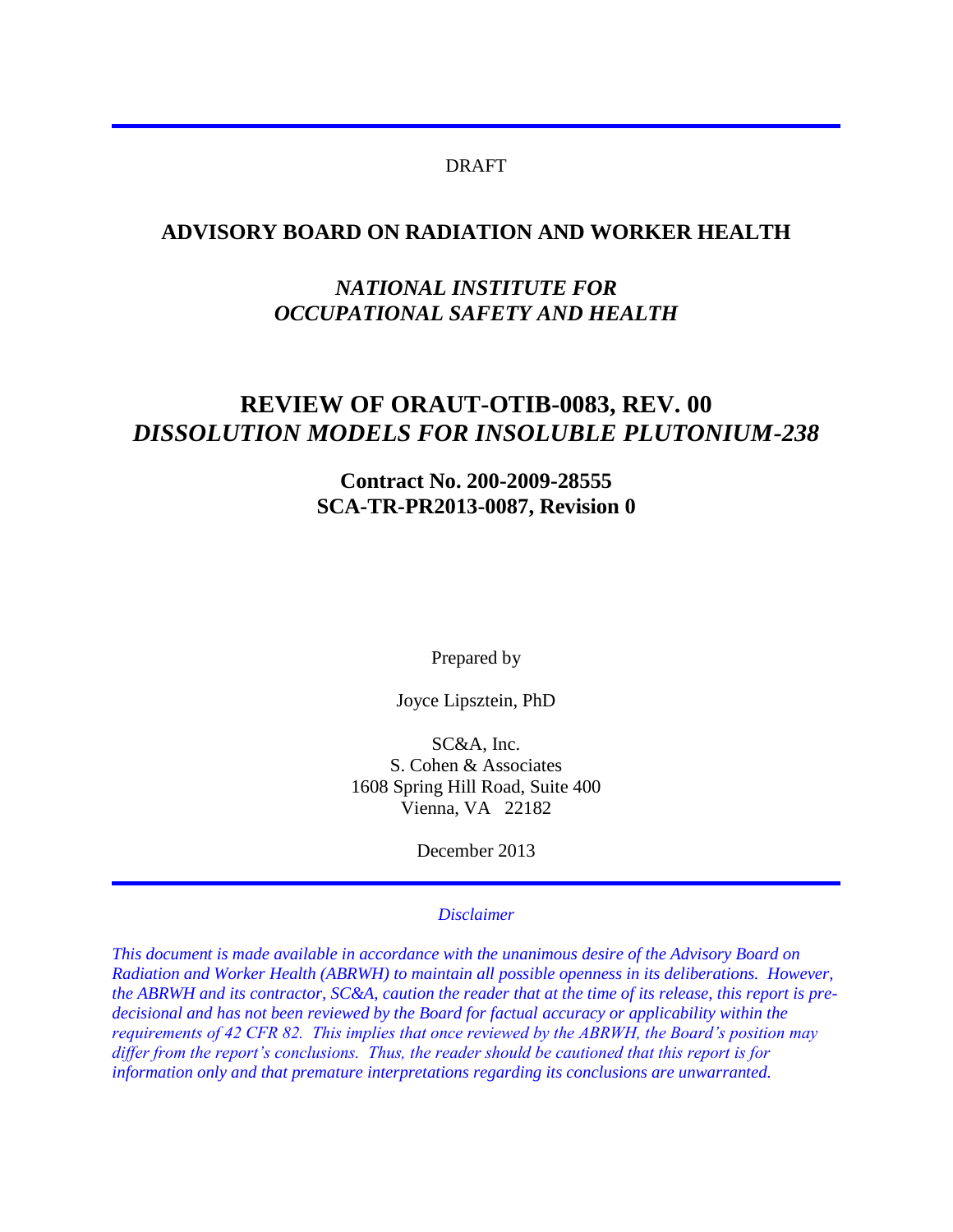| <b>Effective Date:</b>                                                                                   | Revision No. | Document No. |                                      | Page No. |
|----------------------------------------------------------------------------------------------------------|--------------|--------------|--------------------------------------|----------|
| December 24, 2013                                                                                        | $Draft-0$    |              | SCA-TR-PR2013-0087                   | 2 of 27  |
|                                                                                                          |              |              |                                      |          |
|                                                                                                          |              |              | Document No.                         |          |
| S. Cohen & Associates: Technical Support for the<br><b>Advisory Board on Radiation and Worker Health</b> |              |              | SCA-TR-PR2013-0087                   |          |
|                                                                                                          |              |              | <b>Effective Date:</b>               |          |
|                                                                                                          |              |              | Draft – December 24, 2013            |          |
| <b>Review of NIOSH Dose Reconstruction Program</b>                                                       |              |              | Revision No.                         |          |
|                                                                                                          |              |              | $Draft-0$                            |          |
| Review of ORAUT-OTIB-0083, Rev. 00<br><b>Dissolution Models for Insoluble Plutonium-238</b>              |              |              | Page 2 of 27                         |          |
|                                                                                                          |              |              | Supersedes:                          |          |
| Task Manager:                                                                                            |              |              |                                      |          |
|                                                                                                          |              |              | N/A                                  |          |
| U. Hans Behling, PhD, MPH                                                                                |              | Date:        |                                      |          |
| Project Manager:                                                                                         |              |              | Reviewers:<br>Joe Fitzgerald         |          |
| John Stiver, MS, CHP                                                                                     | Date:        |              | <b>Steve Marschke</b><br>John Stiver |          |

#### **Record of Revisions**

| <b>Revision</b><br><b>Number</b> | <b>Effective</b><br>Date | <b>Description of Revision</b> |
|----------------------------------|--------------------------|--------------------------------|
| $0$ (Draft)                      | 12/24/2013               | Initial issue.                 |
|                                  |                          |                                |
|                                  |                          |                                |
|                                  |                          |                                |
|                                  |                          |                                |
|                                  |                          |                                |
|                                  |                          |                                |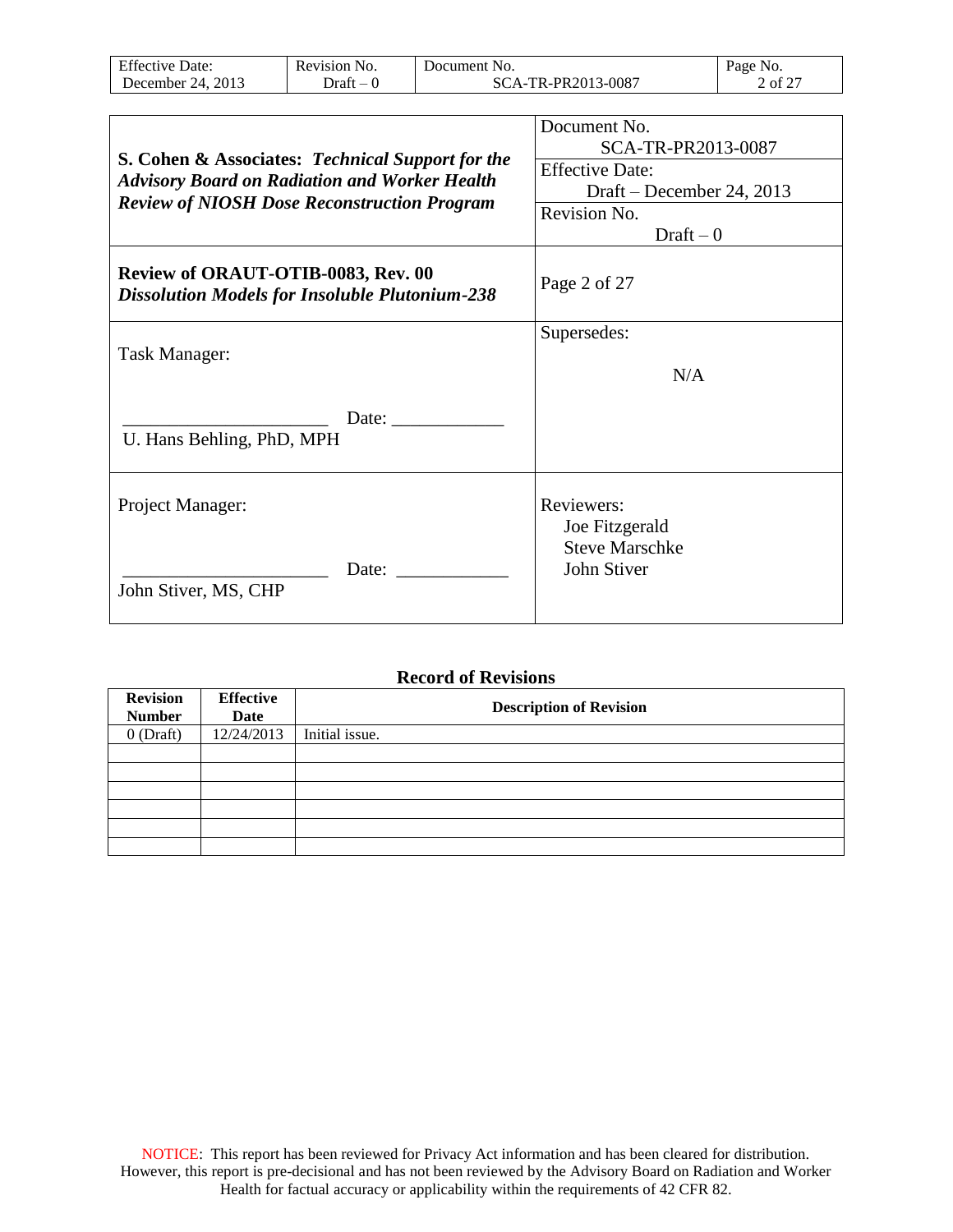| <b>Effective Date:</b> | Revision No. | Document No.       | Page No. |
|------------------------|--------------|--------------------|----------|
| December 24, $2013$    | $Draff - P$  | SCA-TR-PR2013-0087 | 3 of 27  |

# **TABLE OF CONTENTS**

| 1.0  |     |  |
|------|-----|--|
|      | 1.1 |  |
|      | 1.2 |  |
| 2.0  |     |  |
| 3.0  |     |  |
| 4.0  |     |  |
| 5.0  |     |  |
| 6.0  |     |  |
| 7.0  |     |  |
| 8.0  |     |  |
| 9.0  |     |  |
| 10.0 |     |  |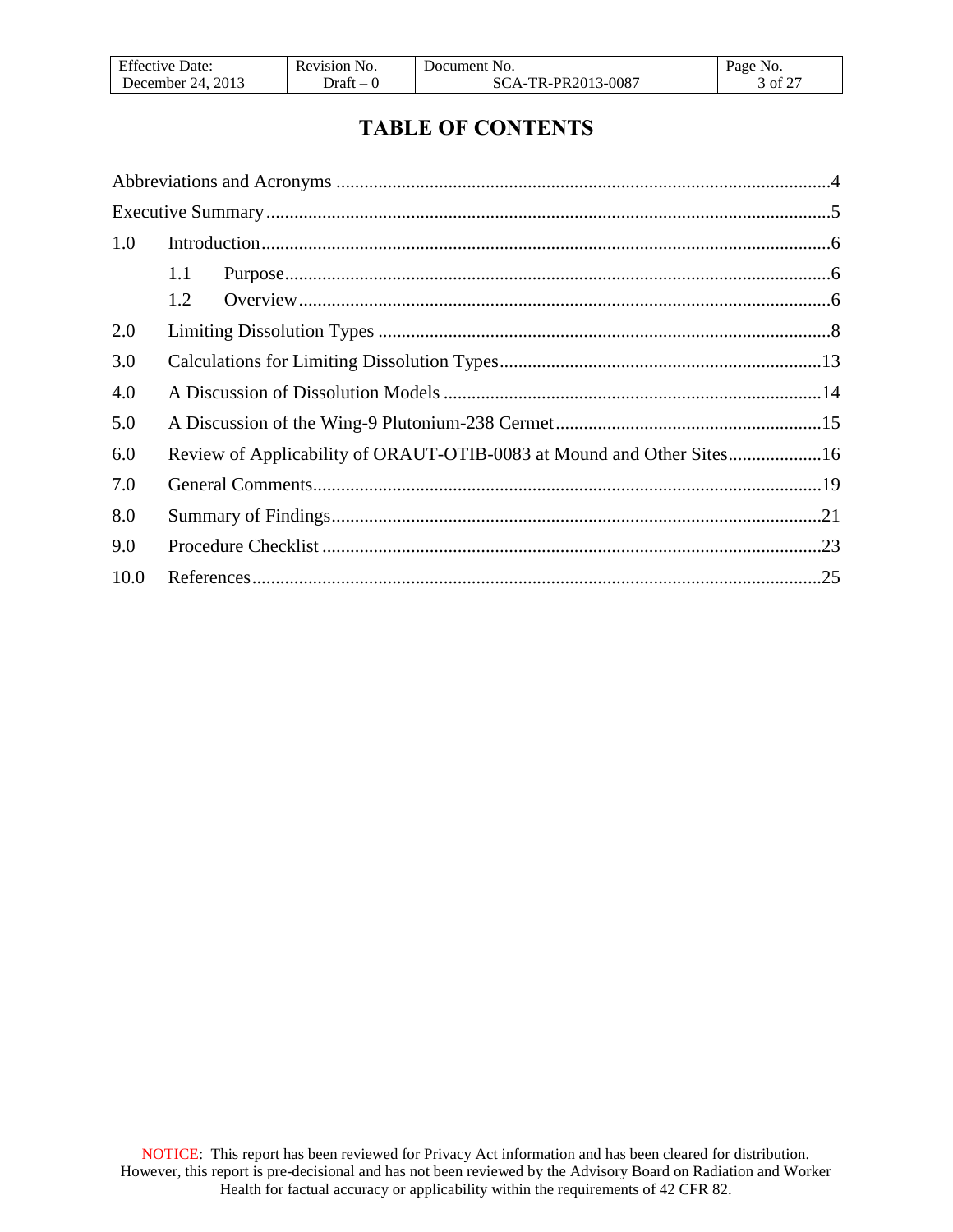| <b>Effective Date:</b> | Revision No. | Document No.       | Page No. |
|------------------------|--------------|--------------------|----------|
| December 24, $2013$    | -Oraft – 0   | SCA-TR-PR2013-0087 | 4 of 27  |

# **ABBREVIATIONS AND ACRONYMS**

<span id="page-3-0"></span>

| <b>ABRWH</b>  | Advisory Board on Radiation and Worker Health              |
|---------------|------------------------------------------------------------|
| Bq            | Becquerel                                                  |
| <b>CFR</b>    | Code of Federal Regulations                                |
| <b>DR</b>     | dose reconstructor                                         |
| <b>ICRP</b>   | <b>International Commission on Radiological Protection</b> |
| <b>IMBA</b>   | <b>Integrated Modules of Bioassay Analysis</b>             |
| <b>LANL</b>   | Los Alamos National Laboratory                             |
| <b>NIOSH</b>  | National Institute for Occupational Safety and Health      |
| <b>ORAUT</b>  | Oak Ridge Associated Universities Team                     |
| pCi           | picocurie                                                  |
| <b>PIC</b>    | pocket ion chamber                                         |
| <b>PMC</b>    | $^{238}$ PuO <sub>2</sub> molybdenum cermet                |
| <b>POC</b>    | probability of causation                                   |
| <b>PUQFUA</b> | Plutonium Body Burden (Q) from Urine Analysis              |
| SC&A          | S. Cohen and Associates (SC&A, Inc.)                       |
| <b>SEC</b>    | <b>Special Exposure Cohort</b>                             |
| <b>SNAP</b>   | <b>Systems for Nuclear Auxiliary Power</b>                 |
| <b>SRS</b>    | Savannah River Site                                        |
| <b>TBD</b>    | technical basis document                                   |
| <b>TIB</b>    | technical information bulletin                             |
| <b>TLD</b>    | thermoluminescent dosimeter                                |
| <b>USTUR</b>  | United States Transuranium and Uranium Registries          |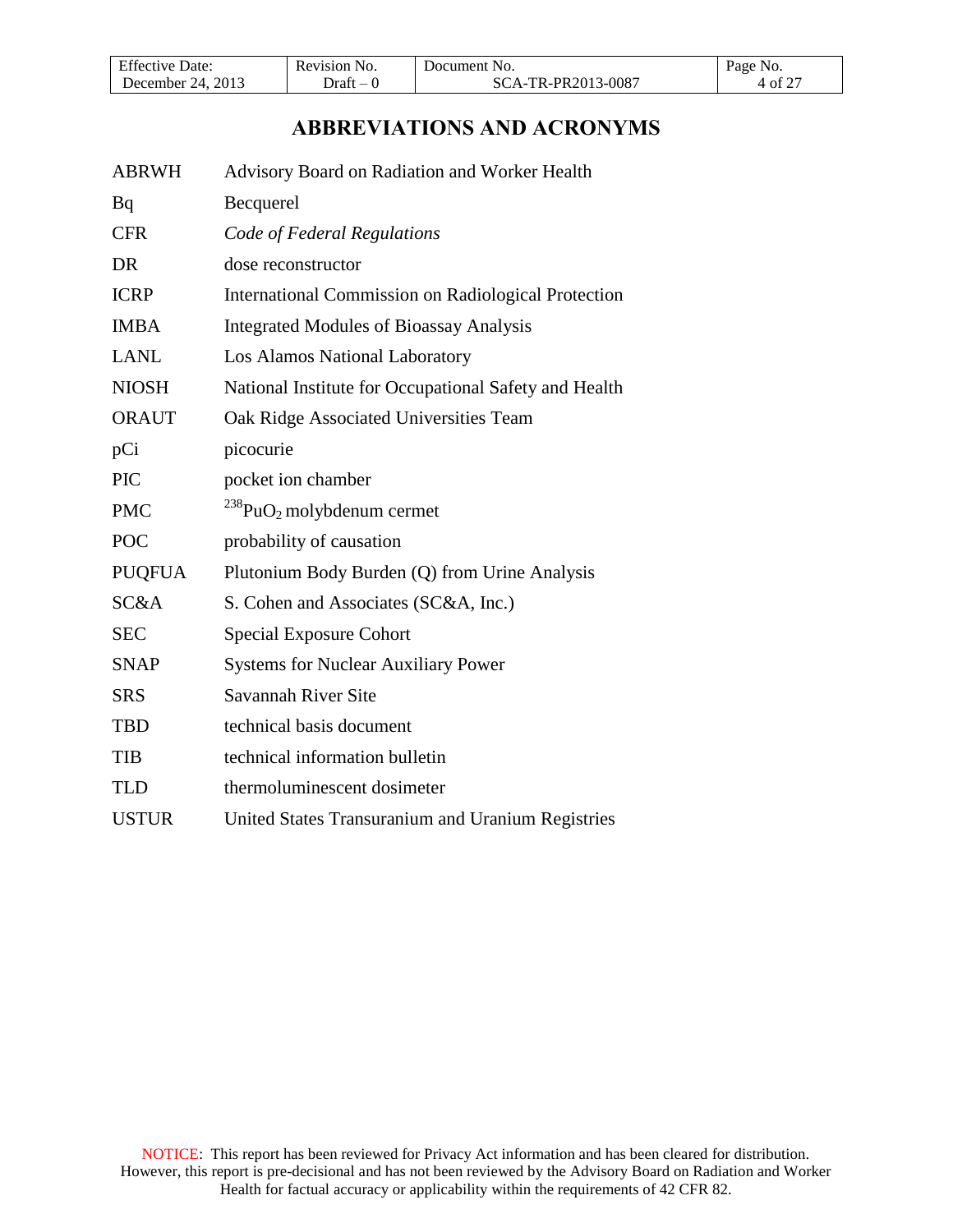| F C<br>1VP<br>-bate<br>-effe. | Revision<br>N <sub>O</sub>        | ' Jocument<br>NO                    | י ∩ פי<br>NO.              |
|-------------------------------|-----------------------------------|-------------------------------------|----------------------------|
| 2013<br>2Δ<br>mber<br>Jecem   | Jraft<br>$\overline{\phantom{a}}$ | 3-0087<br>DD.<br>י ז<br>7 I J<br>п. | $\sim$ $\sim$ $\sim$<br>ΩŤ |

# **EXECUTIVE SUMMARY**

<span id="page-4-0"></span>*Dissolution Models for Insoluble Plutonium-238*, ORAUT-OTIB-0083, Rev. 0 (ORAUT 2013a), is a technical information bulletin (TIB) where two custom dissolution functions are presented based on two incidents with Pu-238 that occurred at Mound Plant and at Los Alamos National Laboratory (LANL). The custom dissolution models are within the framework of the recommendations of the ICRP 66 (ICRP 1994) and guidance document (ICRP 2000). The Mound-specific dissolution type was called Type L to distinguish it from the LANL incident dissolution Type J. The Type L dissolution type has a greater initial solubility than Type J and also has a higher rate of dissolution. In addition, ORAUT-OTIB-0083 shows scenarios in which the assumption of standard Types M or S Pu-238 compounds result in higher organ dose estimates than the assumption of Type L, and scenarios in which the assumption of Type L plutonium results in higher dose.

ORAUT-OTIB-0083 is essentially the same document presented by NIOSH as a white paper, titled, *Modeling Intakes of Pu-238 at Mound* (LaBone and Brackett 2009).

This white paper and, as a consequence, ORAUT-OTIB-0083 (ORAUT 2013a), was developed following discussions on lung kinetics of Pu-238 and non-monotonic excretion rates related to Pu-238 exposures at Mound. Special dissolution rates of Pu-238 applicable to Mound were discussed in various work group and technical meetings (ABRWH 2008a; ABRWH 2008b; ABRWH 2008c; ABRWH 2009a; technical conference call on June 19, 2009; ABRWH 2010a; and ABRWH 2010b). Several documents, including white papers and written responses, were presented by both SC&A (SC&A 2008; SC&A 2009a; SC&A 2009b; SC&A 2009c) and NIOSH (LaBone and Bracket 2008; LaBone and Bracket 2009; LaBone 2009; NIOSH 2009). Those documents were discussed during the work group meetings mentioned above.

SC&A has previously reviewed the January 30, 2009, NIOSH white paper (LaBone and Brackett 2009) and has produced the following white papers in response:

- Response to Modeling of Intakes of Ceramic Plutonium-238, Rev. 1 (SC&A 2009a)
- Comparative Dose Estimates for Different Forms of Inhaled Plutonium-238 (SC&A 2009b)

However, OTIB-0083 is not directed specifically for application at Mound. In this review, SC&A reiterates some technical problems previously expressed and discussed with NIOSH during a review of the original white paper, and reviews the generalization of this document as a tool for application to other sites.

SC&A's comments are directed to each section in OTIB-0083, followed by a generalized discussion on the document.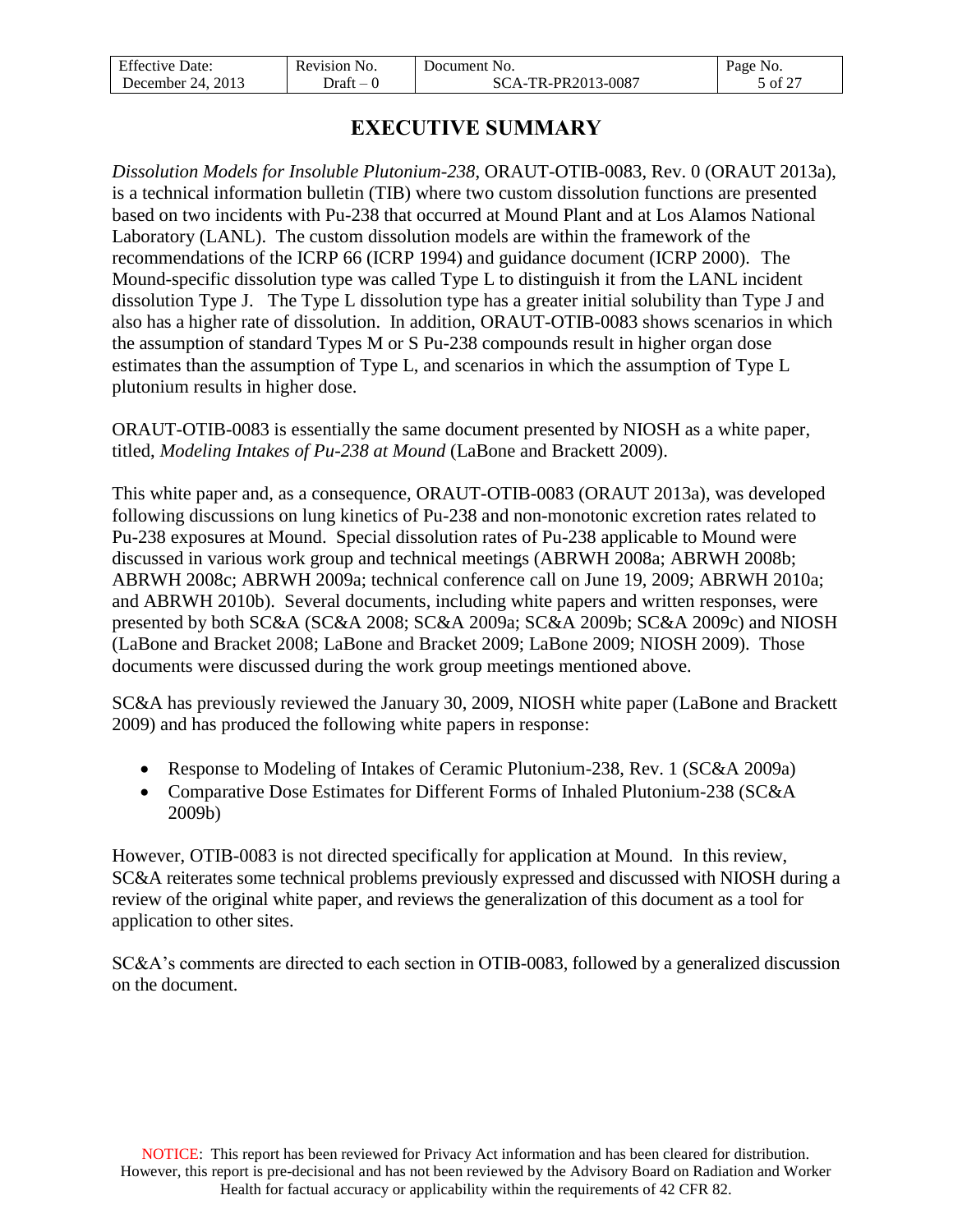| <b>Effective Date:</b>    | Revision No. | 'Jocument No.      | Page No. |
|---------------------------|--------------|--------------------|----------|
| 2013<br>24.<br>December 1 | - Jraft      | SCA-TR-PR2013-0087 | 6 of 27  |

## <span id="page-5-0"></span>**1.0 INTRODUCTION**

#### <span id="page-5-1"></span>**1.1 PURPOSE**

The purpose of ORAUT-OTIB-0083 (ORAUT 2013a) is stated as follows:

*This TIB reviews two specific examples of non-standard urinary excretion patterns following intakes of Pu-238 and provides parameters for their use in IMBA. These parameters are not intended to be applied to all Pu-238 dose assessments. Site profiles provide guidance as to when a specific model is appropriate and under what circumstances it should be considered.*

The purpose of this document as related to sites other than Mound and Los Alamos National Laboratory (LANL) is not well defined. OTIB-0083 is not directed to give guidance concerning dose reconstructions at particular sites or categories of sites, other than Mound or LANL, as defined in the introduction.

NIOSH does not define the target audience for this document. It does not define who should use this document and how it should be used.

FINDING #1: The applicability and target audience of ORAUT-OTIB-0083 is not well defined.

#### <span id="page-5-2"></span>**1.2 OVERVIEW**

ORAUT-OTIB-0083 (ORAUT 2013a) discusses the special kinetics of some forms of Pu-238 in the lung. These special kinetics are characterized by non-monotonic dissolution rates in the lungs, followed by non-monotonic excretion rates (gradually rising for an extended period, peaking, and then falling monotonically).

In Section 1.2, NIOSH exemplifies the special lung kinetics of some forms of Pu-238 by describing the excretion patterns of seven workers involved in an accident at the LANL Wing-9 facility in 1971. The combined excretion rates of the workers are compared to the expected excretion rates predicted by the default ICRP Type S and to the expected excretion rates using lung-specific absorption parameters as modified by James et al. 2003 (Type J).

The excretion pattern of Mound workers involved in an accident in 1960 described by Wood and Sheehan (1971) is depicted in a figure that compares the combined excretion rates of the workers with the expected excretion rates when specific absorption rates were used (Type L). Those custom-fit absorption rates were developed by NIOSH, and are described in Section 4 of OTIB-0083 (ORAUT 2013a) NIOSH points out:

*The nonmonotonic urinary excretion curves that result from inhalation intakes of materials like type L <sup>238</sup>Pu are of interest for dose reconstruction for two reasons. First, the urinary excretion rate can be relatively low immediately after the inhalation intake – right when it might be expected to be highest with type M or S plutonium. This can result in an intake not being confirmed if urine bioassay alone is used to confirm the intake and no additional urine samples are collected.* 

NOTICE: This report has been reviewed for Privacy Act information and has been cleared for distribution. However, this report is pre-decisional and has not been reviewed by the Advisory Board on Radiation and Worker Health for factual accuracy or applicability within the requirements of 42 CFR 82.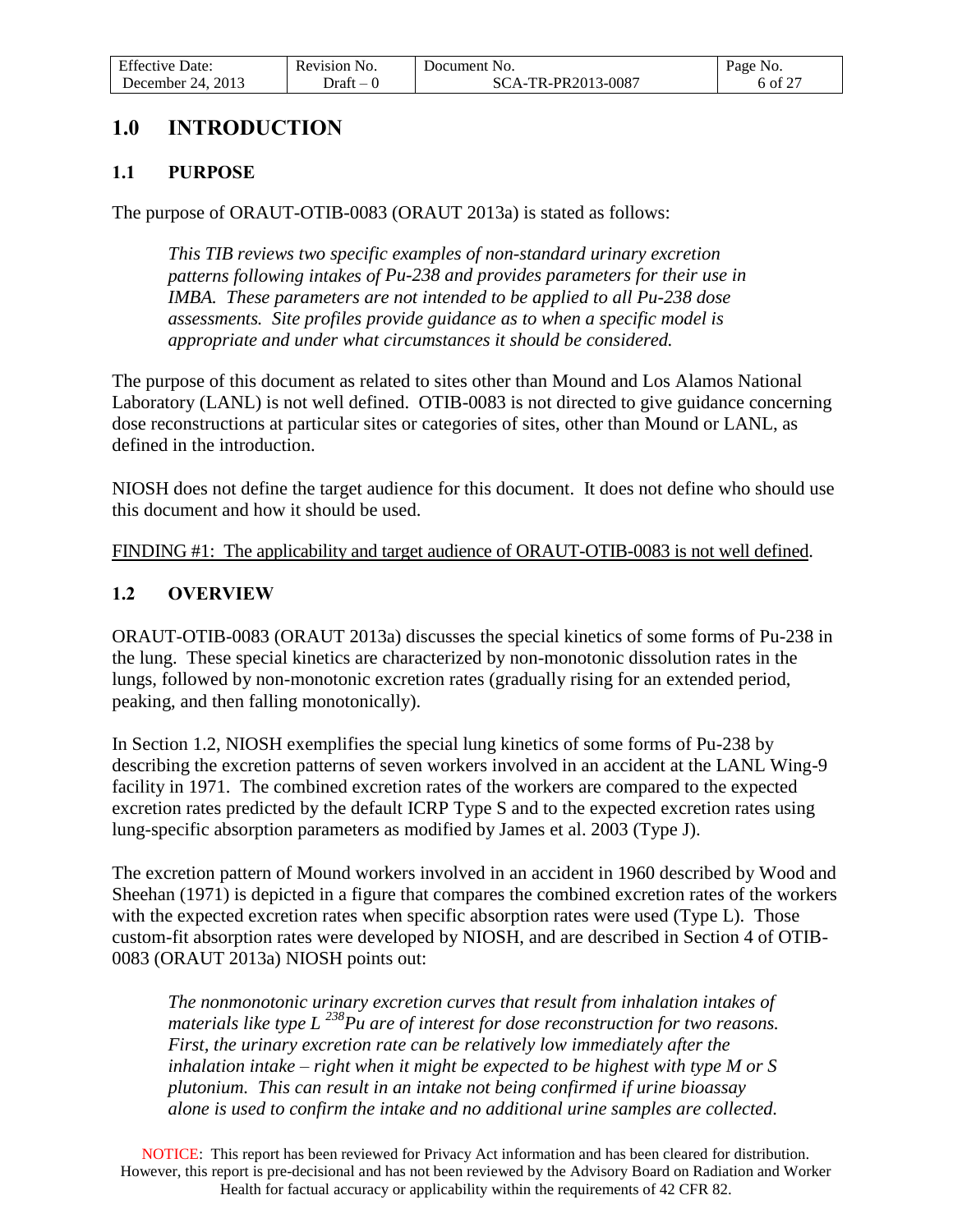| Effective              | No.      | Document No.            | Page                                  |
|------------------------|----------|-------------------------|---------------------------------------|
| Date:                  | Revision |                         | NO.                                   |
| 2013<br>December<br>24 | - Jraft  | -TR-PR2013-0087<br>$-1$ | $\sim \sim$<br>$'$ Of $\mathcal{Z}$ . |

Second, for a positive urine result not associated with a known intake the current *practice is to apply the ICRP recommendation in Publication 78 of assigning the intake date to the midpoint between the positive result and the last "less-than" result (ICRP 1998). With type M and type S plutonium the magnitude of an intake calculated from a single urine sample increases as the elapsed time between the assumed intake and the sample increases. There is a period for type J and type L materials where this relationship is reversed – the intake calculated from a single urine sample increases as the elapsed time between the intake and the sample decreases.* [ORAUT 2013a]

SC&A agrees with all those examples and with the warnings of underestimation of intakes, if the dose reconstructors are not aware of the existence of non-monotonic dissolution forms of Pu-238.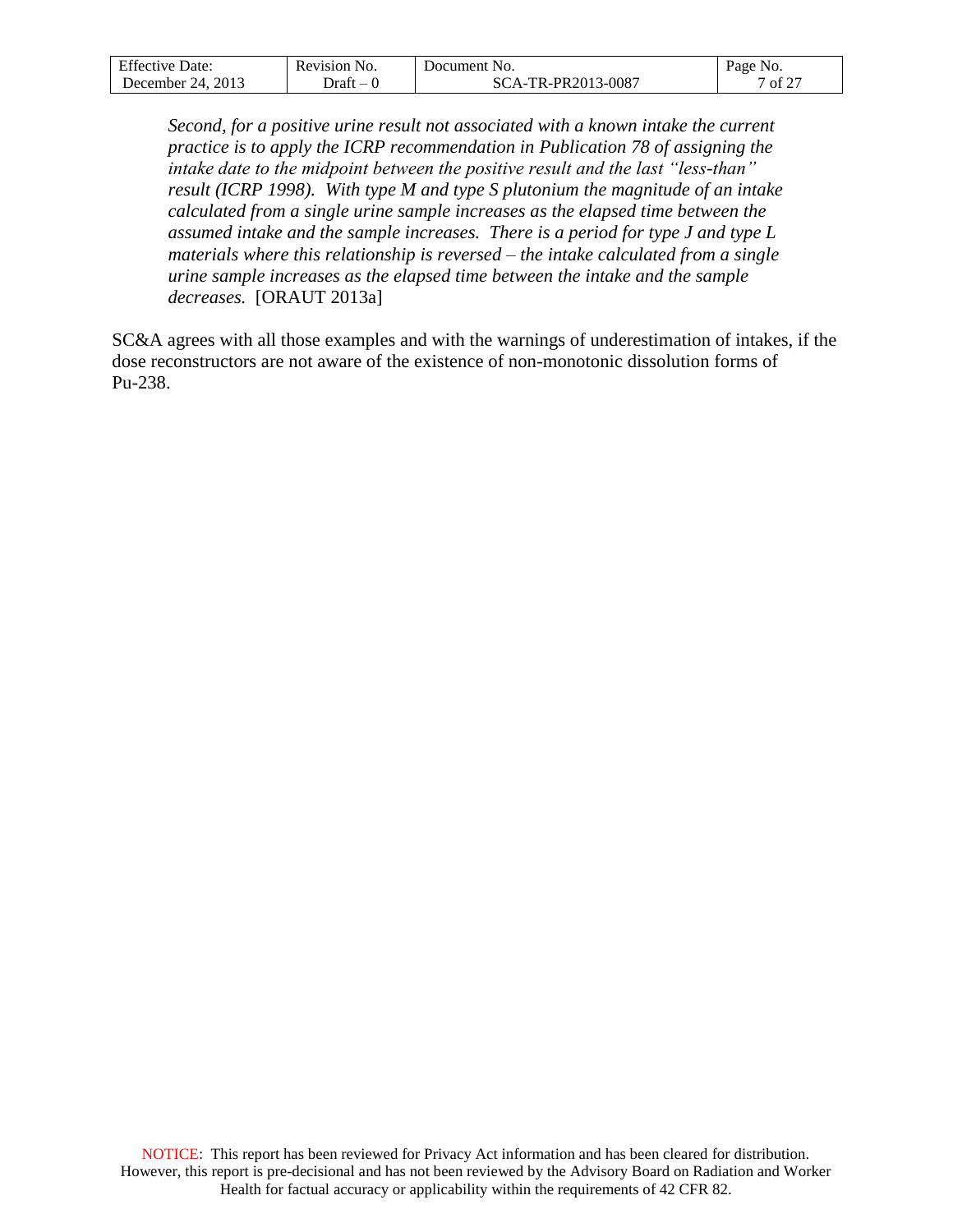| $F^{\alpha}$<br>Jate:<br>'1Ve               | Revision<br>N <sub>O</sub> .      | 'Jocument No. | Page<br>NO.                      |
|---------------------------------------------|-----------------------------------|---------------|----------------------------------|
| 2013<br>$^{\prime}$ $^{\prime}$<br>Jecember | Jraft<br>$\overline{\phantom{a}}$ | R-PR2013-0087 | $\sim$ $\sim$ $\sim$<br>$\Omega$ |

### <span id="page-7-0"></span>**2.0 LIMITING DISSOLUTION TYPES**

In Section 2.0, NIOSH presents two tables (Table 2-1 and Table 2-2) where Type S and Type L Pu-238 compounds are compared. The dissolution type that gives the highest organ doses for chronic intake and acute intake scenarios is identified. Various periods of continuous chronic intakes (10–10,000 days) are assumed with urine samples collected at the end of the chronic intake. For acute intakes, the sampling date varies between 2 days to 10,000 days after exposure.

NIOSH states that:

*There are certain intake scenarios in which the assumption of standard type M or S plutonium results in higher organ dose estimates than the assumption of type L plutonium, and there are scenarios in which the assumption of type L plutonium results in higher dose estimates.* [ORAUT 2013a]

However, there is no guidance on what to do with the information provided in these two tables, and where (in which facility or facility area) and when (which time period) the limiting type should be used.

Type L absorption parameters were calculated based on an incident that occurred at Mound in 1960. The explanation on how the parameters for Type L were derived are only given in Section 4. The ICRP lung absorption parameters, called dissolution rate constants for Type L by NIOSH, are given in Table 4-1. The comparison of the excretion rates of each of the five workers involved in the Mound incident described by Wood and Sheehan (1971) and the predicted excretion rates using Type L lung absorption parameters are given in Figures 4-12, 4-13, 4-14, 4-15, and 4-16.

NIOSH informs that:

*…In Section 4, evidence is presented that supports the assertion that type J plutonium is a material that would rarely be encountered in the workplace. For this reason type J plutonium is not considered in this section and will be addressed on a case-by-case basis.* [ORAUT 2013a]

As Type L plutonium material is considered in this section, should the reader conclude that Type L is commonly found in workplaces?

Should the reader conclude that Type L might be applicable to other installations besides Mound, because it is more commonly found than Type J? Should the reader conclude that Type L should be applied to all Pu-238 exposures at Mound, at any time period?

SC&A could not find anywhere in Section 4 (or anywhere else in OTIB-0083) where NIOSH demonstrated that Type J is rarely encountered in the workplace. Mound, for example, produced most of the heat sources tested at LANL. The workers involved in the 1971 LANL incident that gave rise to the Type J model were exposed to  $^{238}$ Pu while disassembling a heat source containing  $^{238}PuO_2$  molybdenum cermet (PMC) discs.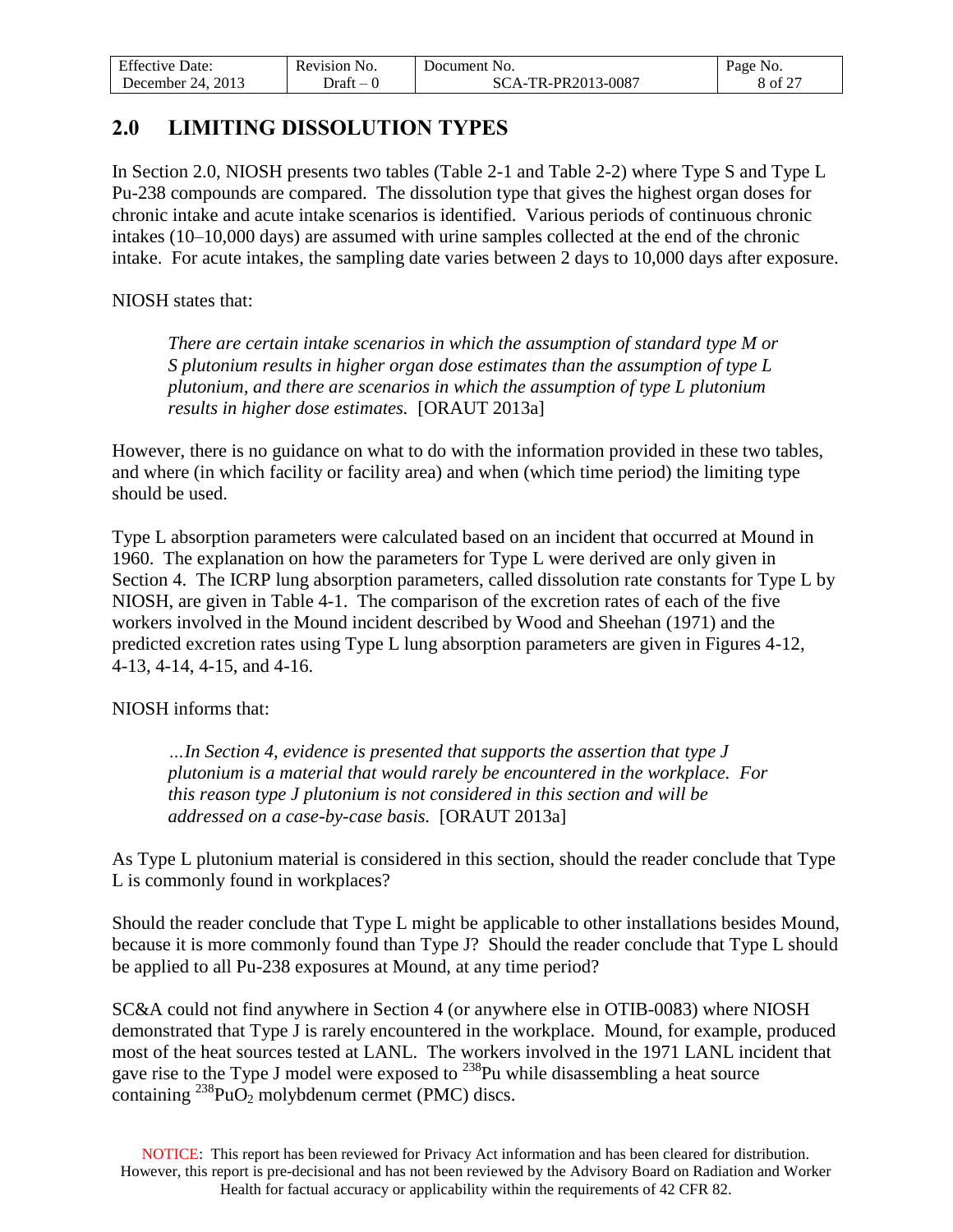| F C<br>Jate:<br>ле     | ∽<br>Revision<br>N <sub>O</sub>   | Jocument<br>NO.              | Ряое<br>'NO.                        |
|------------------------|-----------------------------------|------------------------------|-------------------------------------|
| 2013<br>74<br>December | ת raf<br>$\overline{\phantom{a}}$ | $3 - 0087$<br>-PR2013<br>TL. | $\sim \sim$<br>ΟĪ<br>$\overline{a}$ |

In its white paper, *Response to Modeling Intakes of Pu-238 at Mound, Rev. 1* (SC&A 2009a), SC&A has shown several Pu-238 urine excretion plots from Mound workers, where it appears plausible that intakes could have involved non-monotonic forms of Pu-238. Bioassay results shown in those plots were obtained during the period prior to use of alpha spectrometry, or were obtained during periods that extended into the period that alpha spectrometry was used. Those plots were not analyzed by NIOSH to exclude Type J exposures. SC&A has pointed out in its white paper, *Comparative Dose Estimates for Different Forms of Inhaled Plutonium-238* (SC&A 2009b), that NIOSH did not analyze data from known Mound incidents, as for example the excretion rate of 23 workers involved in an accident in November 1964.

Heat sources were fabricated and processed at Mound, Savannah River Site (SRS) and LANL. It should not be assumed without further supporting evidence that Type J was rarely encountered in the workplace, nor should it be assumed that Type L should be applied to other Mound exposures to bound Pu-238 exposures when the assumption of Type L plutonium results in higher organ dose estimates than the assumption of standard Types M or S.

Type L Pu-238 parameters were derived based on a single accident that occurred at Mound in 1960, and was described by Wood and Sheehan (1971). NIOSH does not prove that other types of Pu-238 materials, presenting non-monotonic behaviours, were not handled at Mound. SC&A (2009a) provides a detailed analysis of urinary excretion data for Mound workers exposed to Pu-238 in a 1964 incident presenting non-monotonically excretion rates.

SC&A (2009b) shows that Mound workers could have been exposed to other lung absorption types besides the ones considered by NIOSH (Types M, S, and L). Sheehan (1964) describes the excretion rates of a worker exposed to Pu nitrate. The worker was probably a Mound worker, although this is not stated explicitly in the paper. Dissolution parameter for Type M had to be modified to fit the excretion rate of the worker.

In addition, non-monotonic rates of urinary excretion of Pu-238 have been seen in some workers after acute exposure to Pu-238 oxides or cermets. In SC&A (2009b), the urinary data for one of the five workers exposed to Pu-238 during the 1960 incident used to derive Type L lung absorption parameters are shown, as well as the urinary excretion rates for two other Mound workers exposed in an incident in 1964. The excretion rates for these three examples are reproduced below.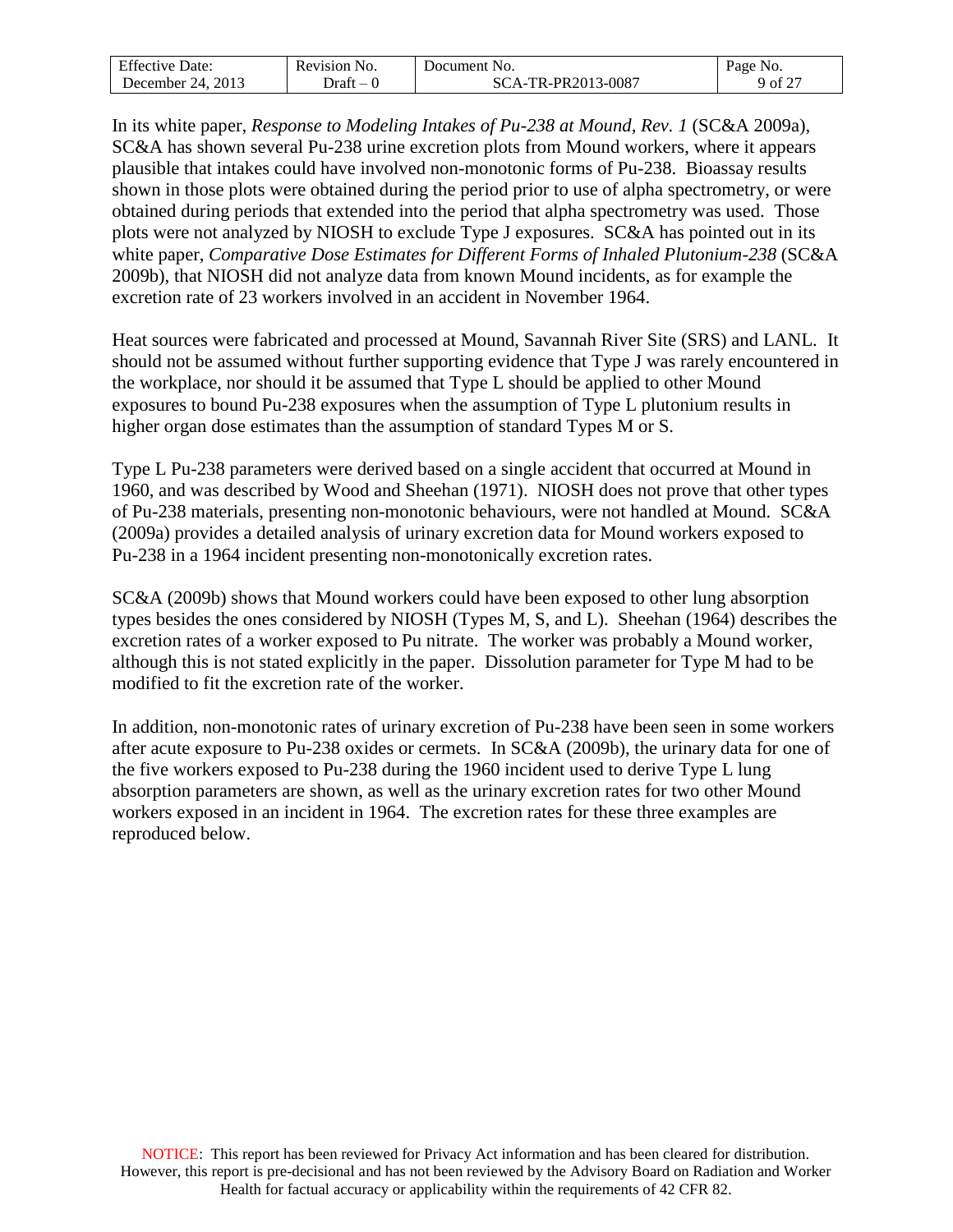| <b>Effective Date:</b> | Revision No. | Document No.       | Page No. |
|------------------------|--------------|--------------------|----------|
| December 24, $2013$    | Draft – 0    | SCA-TR-PR2013-0087 | 10 of 27 |



**Figure 1. Urinary <sup>238</sup>Pu in a Mound Worker Acutely Exposed to <sup>238</sup>PuO<sup>2</sup> in an Incident in 1960** 



**Figure 2. Urinary <sup>238</sup>Pu in Two Mound Workers thought to have been Acutely Exposed to <sup>238</sup>PuO<sup>2</sup> in an Incident in Late 1964**

SC&A (2009b) used lung absorption parameter values derived by NIOSH for these two incidents to demonstrate their difference, as depicted below in Figure 3.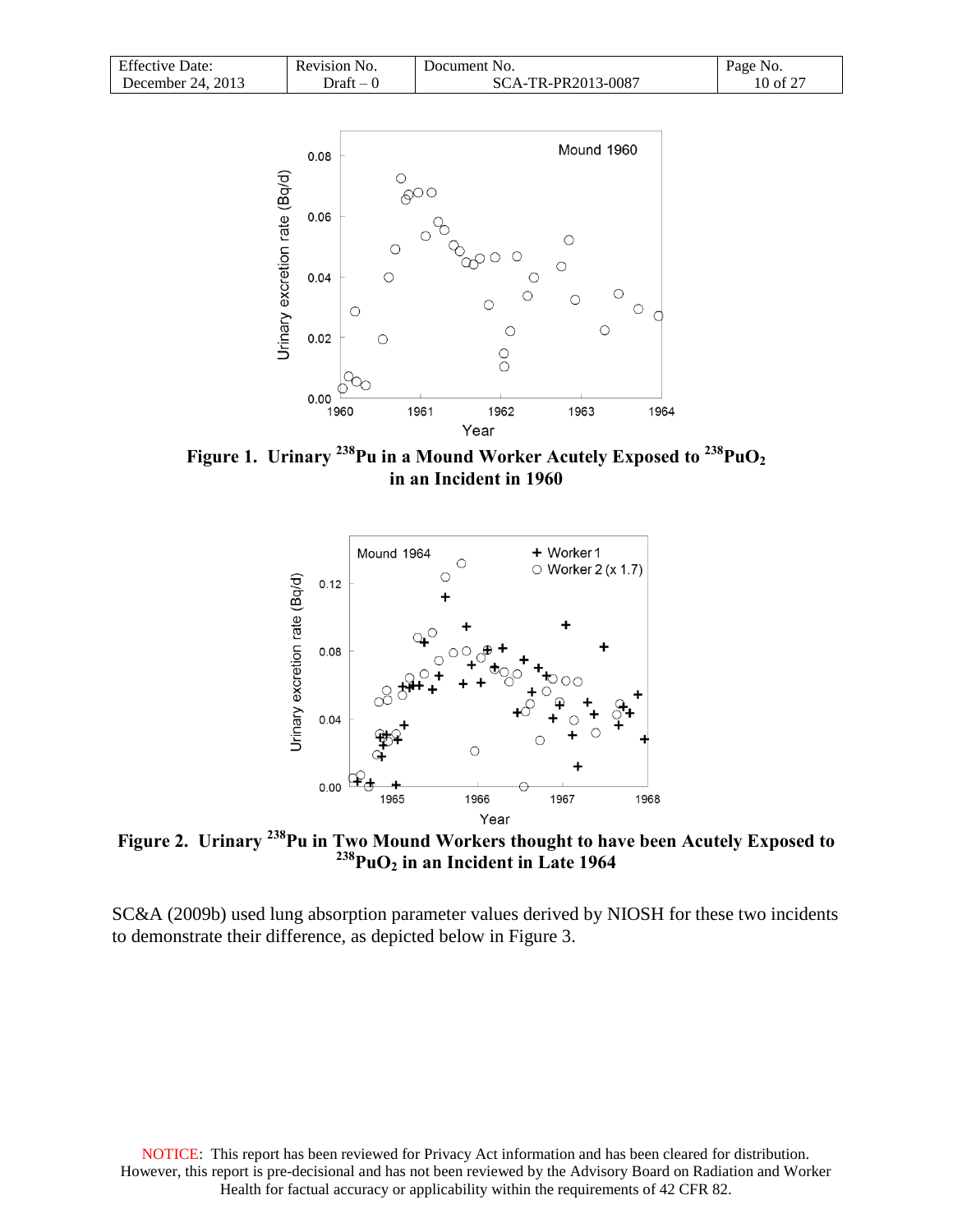| <b>Effective Date:</b> | Revision No. | Document No.       | Page No. |
|------------------------|--------------|--------------------|----------|
| December 24, $2013$    | Draft – 0    | SCA-TR-PR2013-0087 | 1 of 27  |



#### **Figure 3. Comparison of the Predicted Time-Dependent <sup>238</sup>Pu Excretion Rates Following Inhalation of 10,000 Bq of <sup>238</sup>Pu in the Forms Involved in the Mound 1960, Mound 1964, and LANL 1971 Incidents**

Figure 3 compares time-dependent excretion rates predicted for the materials present in the 1960 Mound accident, in the 1964 Mound accident, and in the 1971 LANL accident, following the same intake, as for example 10,000 Bq. The parameter values for the 1960 and 1964 Mound incidents were derived by NIOSH (LaBone and Brackett 2009; LaBone 2009), and those for the LANL 1971 incident were derived by James et al. (2003).

As seen in Figure 3, the predicted excretion rate from the 1964 Mound accident shows a much later peak than the one predicted by Type L (the material present in the 1960 accident) and in the first 500 days or so, the excretion rate of Type L is higher than the 1964 material for the same intake. Thus, the same urinary excretion results correspond to a lower intake of Type L than the other materials. Lower dose estimates generally are obtained for all tissues using Type L instead of the 1964 Mound accident-specific lung absorption parameters or the 1971 Type J material. This was demonstrated in SC&A (2009b) white paper, *Comparative Dose Estimates for Different Forms of Inhaled Plutonium-238* (SC&A 2009b).

As stated in the SC&A (2009b), various forms of Pu-238 were handled at Mound. Pu-238 was initially received at Mound as an oxalate or nitrate and later as an oxide; Pu-238 nitrate, oxalate, and fluoride arose as intermediate forms in the production of heat sources;  $^{238}PuO_2$  was produced at Mound and involved in the 1960 and 1964 incidents.  $PuO<sub>2</sub>$  molybdenum cermet was produced at Mound and sent to LANL. The LANL accident that involved exposure to Type J Pu-238, as described by NIOSH, was due to a cermet produced at Mound.

As explained in SC&A (2009b), different techniques were used at Mound for the production of heat sources; the Pu metal production process, the pressed Pu oxide fabrication and the Pu-molybdenum cermet production process. Metallic Pu was used in the early 1960s to produce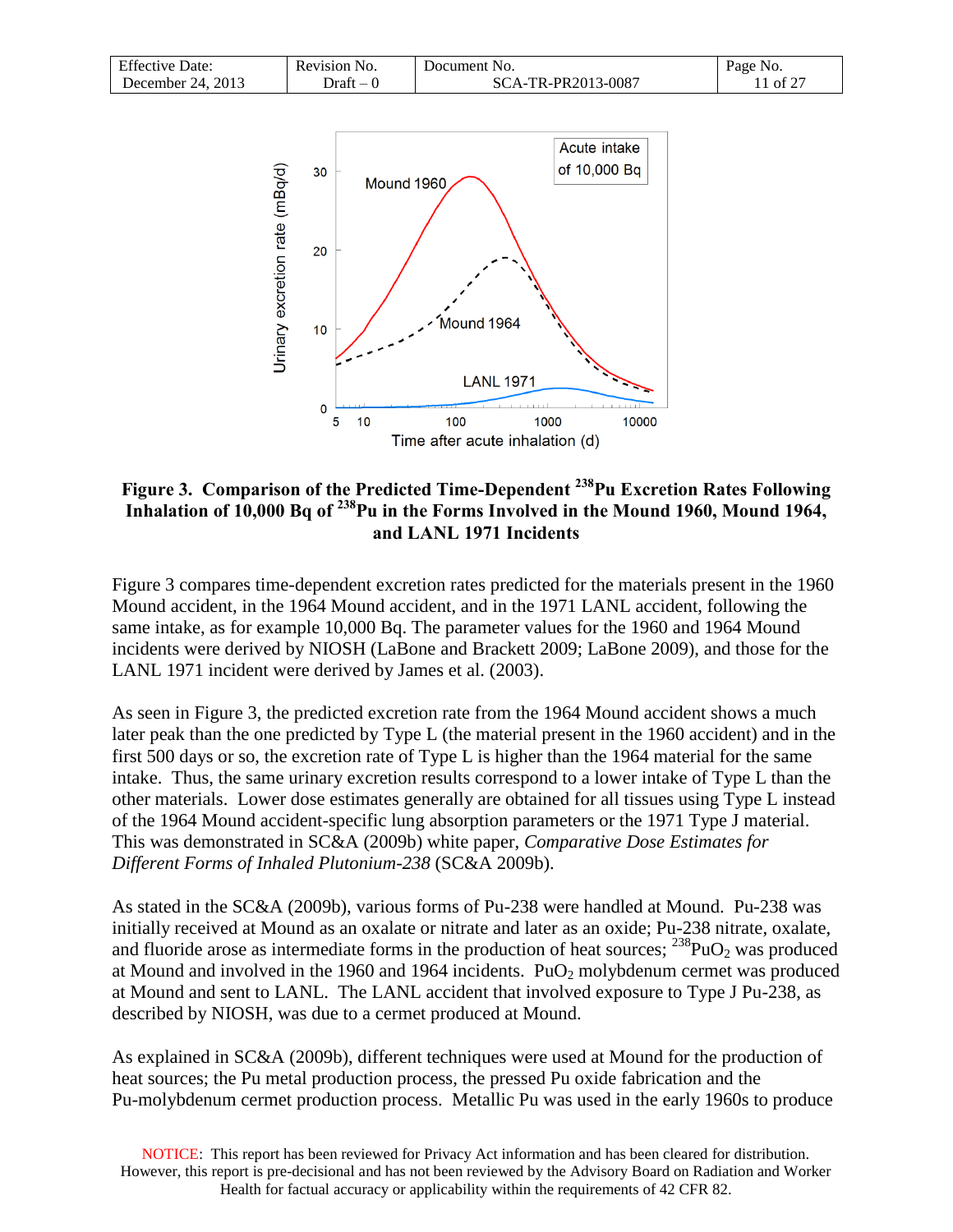| $F^{\alpha}$<br>Date:<br>Effective | Revision<br>N <sub>O</sub> | Jocument<br>N <sub>O</sub>                | Page<br>INO. |
|------------------------------------|----------------------------|-------------------------------------------|--------------|
| 2013<br>24.<br>December            | - Jraft                    | $3 - 008^{-}$<br>TR-PR2013-<br>$\Delta$ - | of $2^7$     |

SNAP units (Systems for Nuclear Auxiliary Power). SNAP units were redesigned in the mid-1960s, and metallic Pu was abandoned in favor of Pu oxides. Thus, it should not be assumed without further supporting evidence that Type L or even the kinetics from the 1964 incident are applicable to later exposures to Pu-238 at Mound.

NIOSH states that:

*…standard plutonium dissolution types (M and S) should be assumed for cases when urine samples were collected more than 2 weeks after an acute intake and for chronic intakes in excess of 3 months in duration. … The type L dissolution type should be used for cases that do not meet these criteria. Therefore, type L will in practice be added to the evaluation regimen and applied in the same fashion as types M and S, selecting whichever results in the largest dose for the particular case*[.] [ORAUT 2013a]

However, the Type L model does not incorporate information from enough of the incidents that have occurred at Mound. SC&A believes that in many cases, there are multiple absorption types that are reasonably consistent with urinary Pu-238 and work history (e.g., times of work with different forms of Pu-238, incident reports), as explained in SCA 2009c paper. It seems that different forms of ceramic Pu were possible at Mound, in different areas and at different times. Tables 2-1 and 2-2 were derived through a comparison of dissolution Types M, S, and L. There is no guidance as to whether a different material dissolution type should be added to those tables if Mound workers were exposed in a different time period or in a different area than the one of the 1960 accident.

FINDING #2: NIOSH did not demonstrate that Type J plutonium is a material that would be rarely encountered in the workplace.

FINDING #3: NIOSH does not explain why Type L was chosen to evaluate the doses for certain scenarios, as exemplified in Tables 2-1 and 2-2. Type L was derived based on a singular incident that occurred at Mound in 1960.

FINDING #4: NIOSH did not demonstrate that Type L was commonly found in the workplace at Mound or at any other places.

FINDING #5: NIOSH did not demonstrate that exposures at Mound to Pu-238 that show nonmonotonic absorption from the lungs, may be well characterized by Type L Pu-238, at all times and at all areas.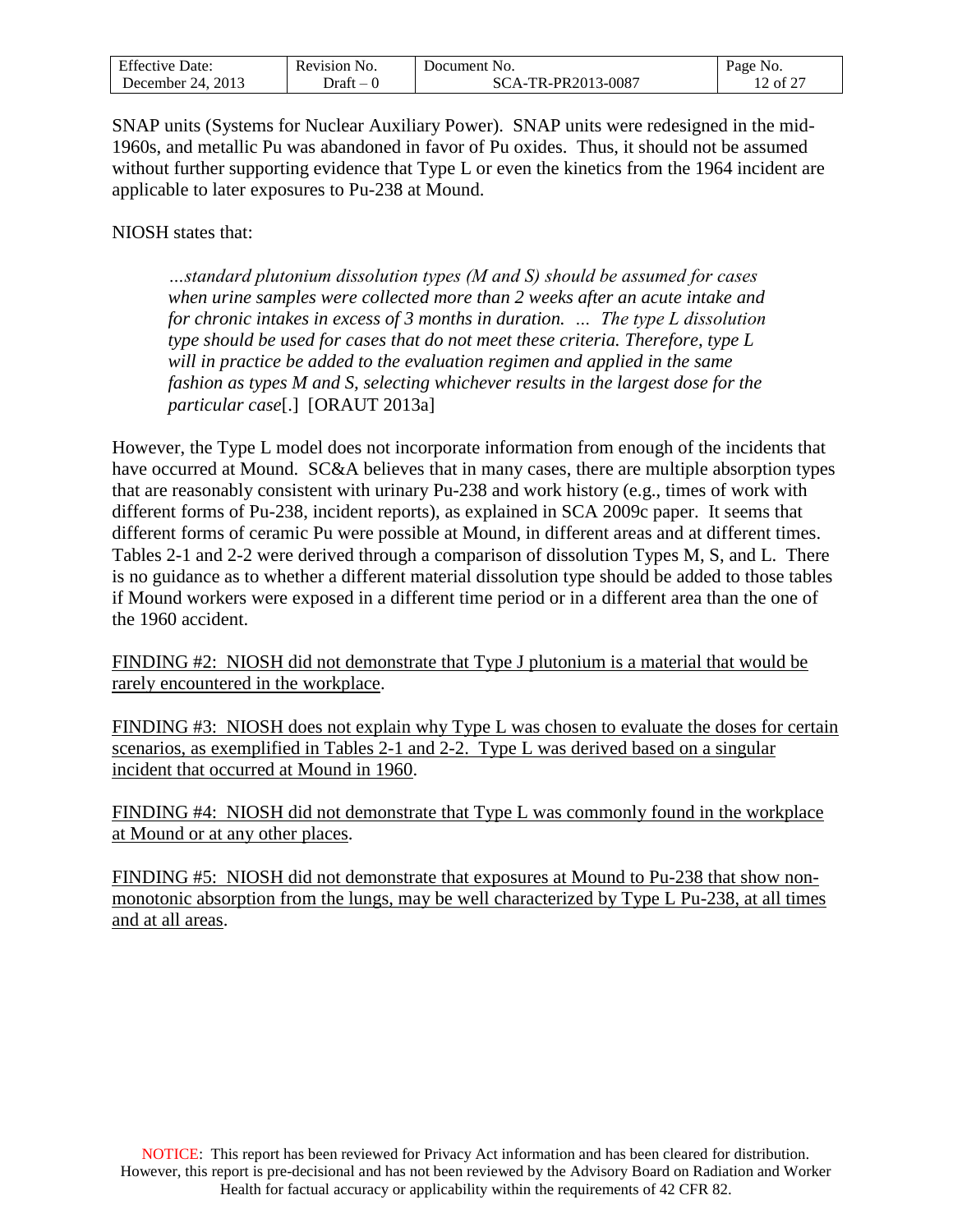| r cc.                  | Revision | Document No.               | Page                       |
|------------------------|----------|----------------------------|----------------------------|
| Effective Date:        | 'NO.     |                            | NO.                        |
| 2013<br>74<br>Jecember | - Jraft  | TR-PR2013-0087<br>$A_{-1}$ | $.5 \text{ of } 2^{\circ}$ |

## <span id="page-12-0"></span>**3.0 CALCULATIONS FOR LIMITING DISSOLUTION TYPES**

Section 3.0 of OTIB-0083 merely describes different exposure scenarios to Pu-238 compounds and urine sampling scenarios. Tables showing the limiting dissolution Types (M, S, and L) for various duration of chronic intakes, with samples taken on the last day of the chronic intake, are given. In addition, several tables show the limiting dissolution types for acute (single) intakes, and different urine sample collections times after intake. The limiting dissolution type is calculated in terms of 50-year committed doses for various tissues/organs.

The purpose of this section needs to be defined. NIOSH does not indicate if the technical calculations described in this section should be used for other sites besides Mound, and when they should be used. Further, NIOSH does not indicate if the same kind of calculations should be performed for other exposures at Mound, after dissolution parameters are calculated, using the methodology described in Section 4 of ORAUT 2013a.

In addition, the comparison of organ/tissue doses is not complete in terms of possible exposure scenarios. There are no comparisons between acute exposures of Type L Pu-238 with chronic exposures to Types M and S plutonium. This is probably the most common problem encountered by the dose reconstructor when interpreting past bioassay excreta results. Many times, the available bioassay data show an upward-sloping excretion pattern from positive data that ends before a downward sloping can be observed. It is not possible to differentiate between acute and chronic intakes or different lung types that could have caused this rise in positive bioassay results. For example, it is not possible to distinguish between an acute intake of Type L from chronic intake of Type M Pu-238.

NIOSH examines the doses to organs when Type L, Type M, and Type S intakes result from the same pattern of exposure, whether all acute or all chronic. However, as noted in the preceding paragraph, there are no comparisons of acute intakes of Type L with chronic intakes of Types M or S. The limiting dissolution type is calculated without looking at other possible scenarios when it is necessary to decide between acute intake of Pu-238 Type L material and chronic intakes of Type M or Type S Pu-238.

FINDING #6: NIOSH does not state whether the technical calculations to derive the limiting dissolution types should stand as examples of similar calculations to be performed in other facilities besides Mound.

FINDING #7: NIOSH does not compare organ doses from acute intakes of Type L Pu-238 with chronic intakes of Types M and S Pu-238 materials. NIOSH should discuss the limiting dissolution types for acute intakes of Type L versus chronic intakes of Type M or Type S Pu-238, as this is an important problem in dose reconstruction.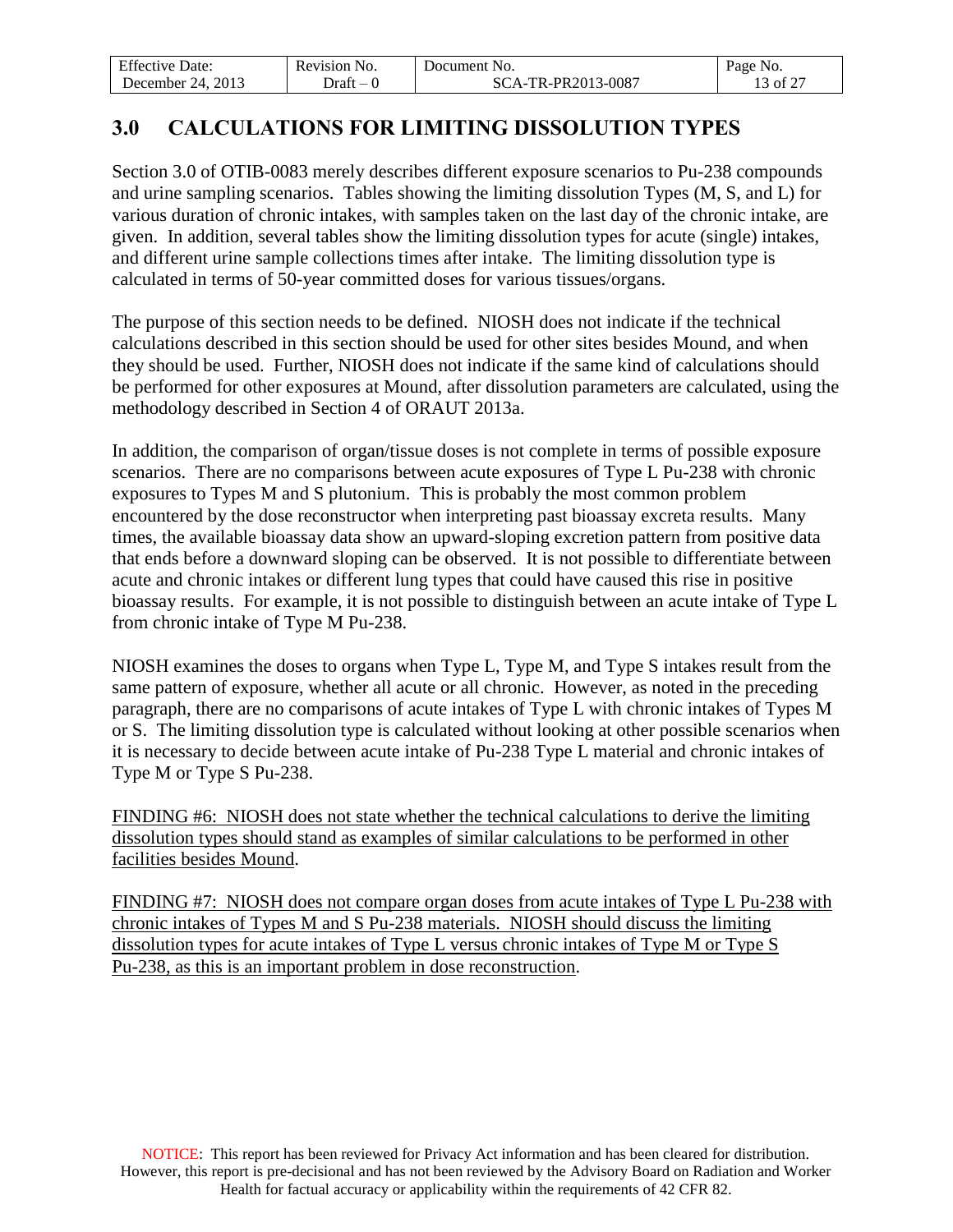| <b>Effective Date:</b>   | <b>Revision</b><br>NO. | Document No.                   | Page No.       |
|--------------------------|------------------------|--------------------------------|----------------|
| 2013<br>24<br>December ' | - Jraft                | TR-PR2013-0087-<br>$A \cdot A$ | of $2^7$<br>14 |

## <span id="page-13-0"></span>**4.0 A DISCUSSION OF DISSOLUTION MODELS**

Section 4.0 of OTIB-0083 describes the ICRP 66 (ICRP 1994) lung dissolution model. It presents the lung dissolution parameters for Types M and S Pu-238.

The lung dissolution parameters developed by James et al. (2003) to fit the excretion rates from LANL workers exposed to  $^{238}PuO_2$  molybdenum cermet in an incident that occurred in 1971 are shown in this section. NIOSH used the terminology Type J to describe the solubility of this Pu-238 compound. Various figures show the expected dissolution rates of Type J material. It also shows the expected urinary excretion rate for Type J compounds, as compared to the urine excretion rates of the workers involved in the 1971 LANL accident.

NIOSH describes the dissolution model for Pu-238 oxide they have derived based on the excretion rates of Mound workers involved in an accident in 1960, as described by Wood and Sheehan (1971). The parameters for this model, referred as Type L, were estimated by NIOSH by modifying Type J parameters iteratively until an acceptable fit to the urinary excretion data was obtained. The expected dissolution curves for Type L material are shown, as well as the fits to the urine bioassay data.

NIOSH explains that the dissolution rate curve for Type L material resembles the dissolution rate curve for Type J material in that it is non-monotonic. A plot of the dissolution rate curves for Type L and Type J material is presented, showing the differences between the two compounds. SC&A accepts the lung parameters derived by NIOSH to describe Type L, the inhaled material in the 1960 accident. On the other hand, SC&A emphasizes that NIOSH has not demonstrated that Type L material describes all non-monotonically behaved Pu material present at Mound.

In 2009, NIOSH issued a white paper divided in two parts (NIOSH 2009). In Part 2, *Response to SC&A's document, "Comparative Dose Estimates for Different Forms of Inhaled Plutonium-238,"* NIOSH agreed with SC&A that many forms of Pu-238 with quite different biokinetics were present at Mound at any given time, and that NIOSH/ORAUT's proposed dissolution model (Type L) is not based on adequate research of all the available cases:

*This is a reasonable argument and we commit to further research the bioassay and incident data available for Mound workers. There seems to be general agreement between NIOSH and SC&A that a model can be developed and even on the general form of the model, therefore there is little question that doses can be bounded. The remaining concerns focus on performing adequate research to justify selected parameter values. However, this is appropriately handled in a TBD framework, rather than as part of an SEC discussion.* (NIOSH 2009)

FINDING #8: In Section 4, NIOSH defines the parameters for Type L exposures at Mound, compares the dissolution curves with Type J and Type S, but does not demonstrate that Type L is typical of Mound exposures.

FINDING #9: The purpose of Section 4 is not well defined, in relation to other exposures to Pu-238 that show non-monotonic behavior at Mound and at other sites.

NOTICE: This report has been reviewed for Privacy Act information and has been cleared for distribution. However, this report is pre-decisional and has not been reviewed by the Advisory Board on Radiation and Worker Health for factual accuracy or applicability within the requirements of 42 CFR 82.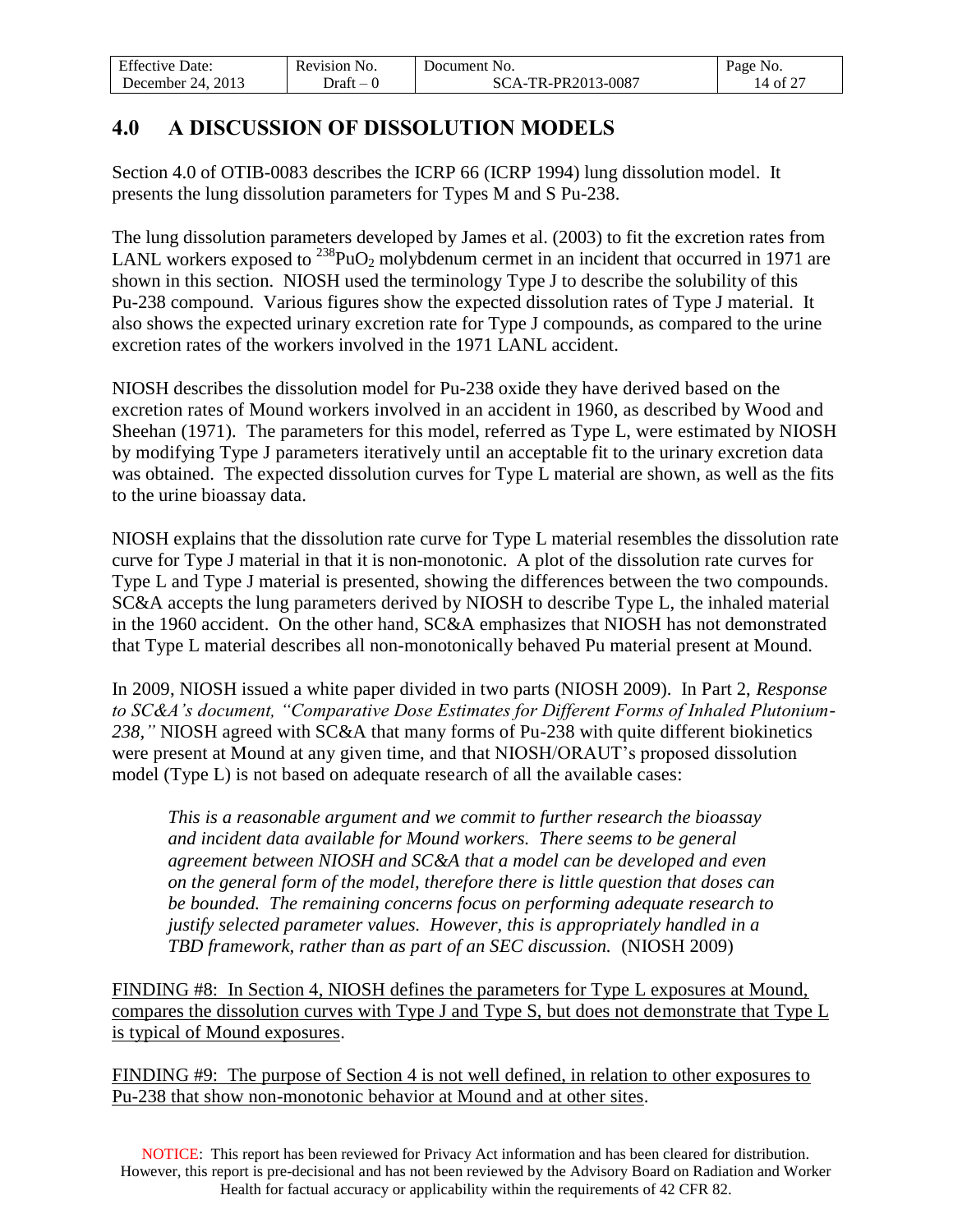| r cc.                  | Revision | Document No.            | Page                        |
|------------------------|----------|-------------------------|-----------------------------|
| Effective Date:        | 'NO.     |                         | NO.                         |
| 2013<br>74<br>Jecember | - Jraft  | TR-PR2013-0087<br>$A$ . | $\therefore$ of $2^{\circ}$ |

### <span id="page-14-0"></span>**5.0 A DISCUSSION OF THE WING-9 PLUTONIUM-238 CERMET**

Section 5.0 of OTIB-0083, NIOSH summarizes an accident that occurred in 1971, when seven individuals in Wing-9 at LANL working with ceramic Pu-238, with a molybdenum cermet, in a glovebox, were exposed to airborne material that was released through a hole in the glove. NIOSH defines "cermet" as a composite material composed of a metal and a ceramic, which are molybdenum and high-fired plutonium oxide, respectively, in this case. A cermet is produced by coating high-fired plutonium oxide with molybdenum and then heating the mixture under extreme pressure.

According to NIOSH, three different models are known to have been used to evaluate the urinary excretion data from the workers involved in the Wing 9 incident.

NIOSH chose the parameters derived by James et al. (2003) to describe the solubility of the Pu-238 material inhaled by the LANL workers involved in the Wing-9 LANL 1971 accident, referred as Type J. NIOSH presents plots of the expected excretion rates from Type J material, as compared to the excretion rates of six workers involved in this accident.

NIOSH further asserts that no other known occupational exposure cases with urinary excretion patterns that exhibited the extreme initial insolubility in the LANL Wing 9 cases have been observed at LANL, or elsewhere in the DOE complex.

NIOSH presents another LANL case with a non-monotonically behaved excretion pattern described by Miller et al. (2002). NIOSH explains that in this particular case, the observed urinary excretion shortly after the intake (0.02 pCi/day on November 3, 1980), which is key in detecting intakes by urine bioassay, is over 20 times higher than what the Type J model predicts on the same day (9.43E-4 pCi/day). The main point here is that Pu-238 compounds can exhibit a range of solubility characteristics, and that the behavior of the LANL Pu-238 cermet in the Wing-9 incident, especially the initial solubility, should be considered to be extreme rather than typical.

SC&A agrees that Type J lung parameters are adequate to model Pu-238 material inhaled by Wing-9 LANL workers in the 1971 accident. SC&A also agrees that Pu-238 compounds can exhibit a range of solubility characteristics.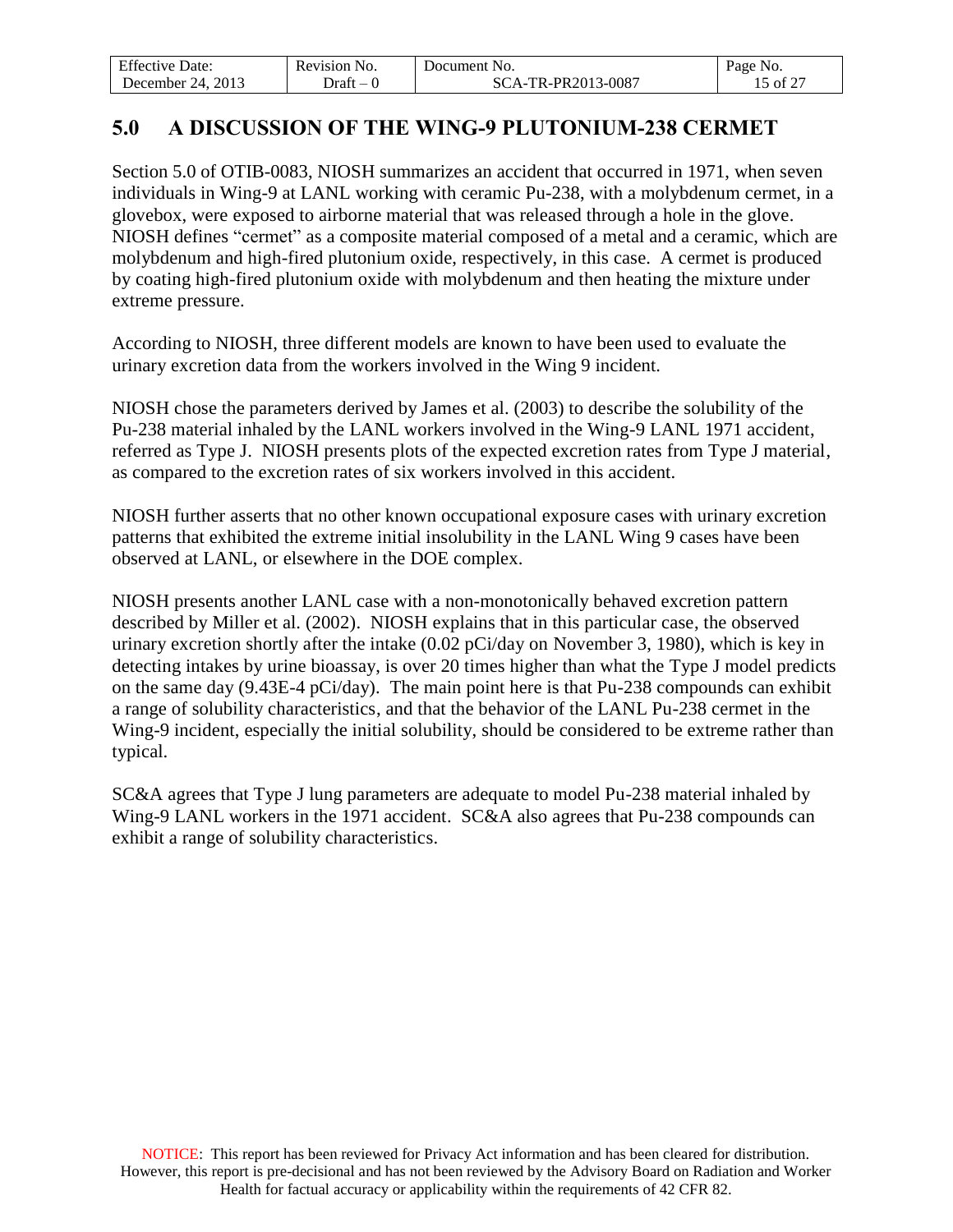| <b>Effective Date:</b>   | Revision No. | Document No.      | Page<br>N <sub>O</sub> .         |
|--------------------------|--------------|-------------------|----------------------------------|
| 2013<br>74<br>December : | - Jraft      | CA-TR-PR2013-0087 | $c \wedge r$<br>of 2<br>$\sigma$ |

### <span id="page-15-0"></span>**6.0 REVIEW OF APPLICABILITY OF ORAUT-OTIB-0083 AT MOUND AND OTHER SITES**

ORAUT-OTIB-0083 states:

*This TIB reviews two specific examples of non-standard urinary excretion patterns following intakes of <sup>238</sup>Pu and provides parameters for their use in IMBA. These parameters are not intended to be applied to all*  $^{238}$ *Pu dose assessments. Site profiles provide guidance as to when a specific model is appropriate and under what circumstances it should be considered*[.] [ORAUT 2013a]

In order to verify how site profiles provide guidance to Pu-238 exposures, SC&A reviewed the recently issued document ORAUT-TKBS-0016-5, *Mound Site Occupational Internal Dosimetry* (ORAUT 2013b), only with respect to the interpretation of Pu-238 bioassay results.

In Section 5.7.1.2, Internal Dose Estimation Parameters, Absorption Type, of ORAUT-TKBS-0016-5 (page 31), NIOSH states:

*Rather than identifying the most likely absorption type based on the form of the chemical compounds of the radionuclides worked with, the dose reconstruction project makes a determination of the appropriate absorption type based on a fit*  to the data in the case or based on efficiency measures that assign the absorption *type that results in the higher or highest dose for overestimates or the lower or lowest dose when underestimates of internal dose are appropriate. Note that an absorption type specific to Mound has been identified based on historical internal dose measurements at Mound and at LANL. Guidance has been developed to estimate doses to high-fired forms of <sup>238</sup>Pu, which can under some circumstances exhibit nonmonotonic clearance rates (ORAUT 2013a). The type L model developed from Mound site data is unlikely to be typical of Mound site exposures to <sup>238</sup>Pu, but each potential exposure should be evaluated for applicability of this model. Type L is modeled using specific IMBA input parameters in Table 5-15 later in this document.* [Emphasis added.]

In Section 5.8.2.1, Special Considerations for Plutonium-238 (page 36), NIOSH states:

*Plutonium-238 has a higher specific activity than <sup>239</sup>Pu; for this reason its solubility is typically higher than weapons-grade plutonium mixtures. However, based on data from an incident at Los Alamos National Laboratory (LANL), and on an analysis of several results at Mound, some exposures to heat source material can exhibit nonmonotonic excretion curves. The dose implications of the complex excretion pattern are described by ORAUT (2013a).*

*A dissolution model that better describes the unusual <sup>238</sup>Pu urinary excretion patterns that have been observed at Mound was derived from five Mound intake* 

NOTICE: This report has been reviewed for Privacy Act information and has been cleared for distribution. However, this report is pre-decisional and has not been reviewed by the Advisory Board on Radiation and Worker Health for factual accuracy or applicability within the requirements of 42 CFR 82.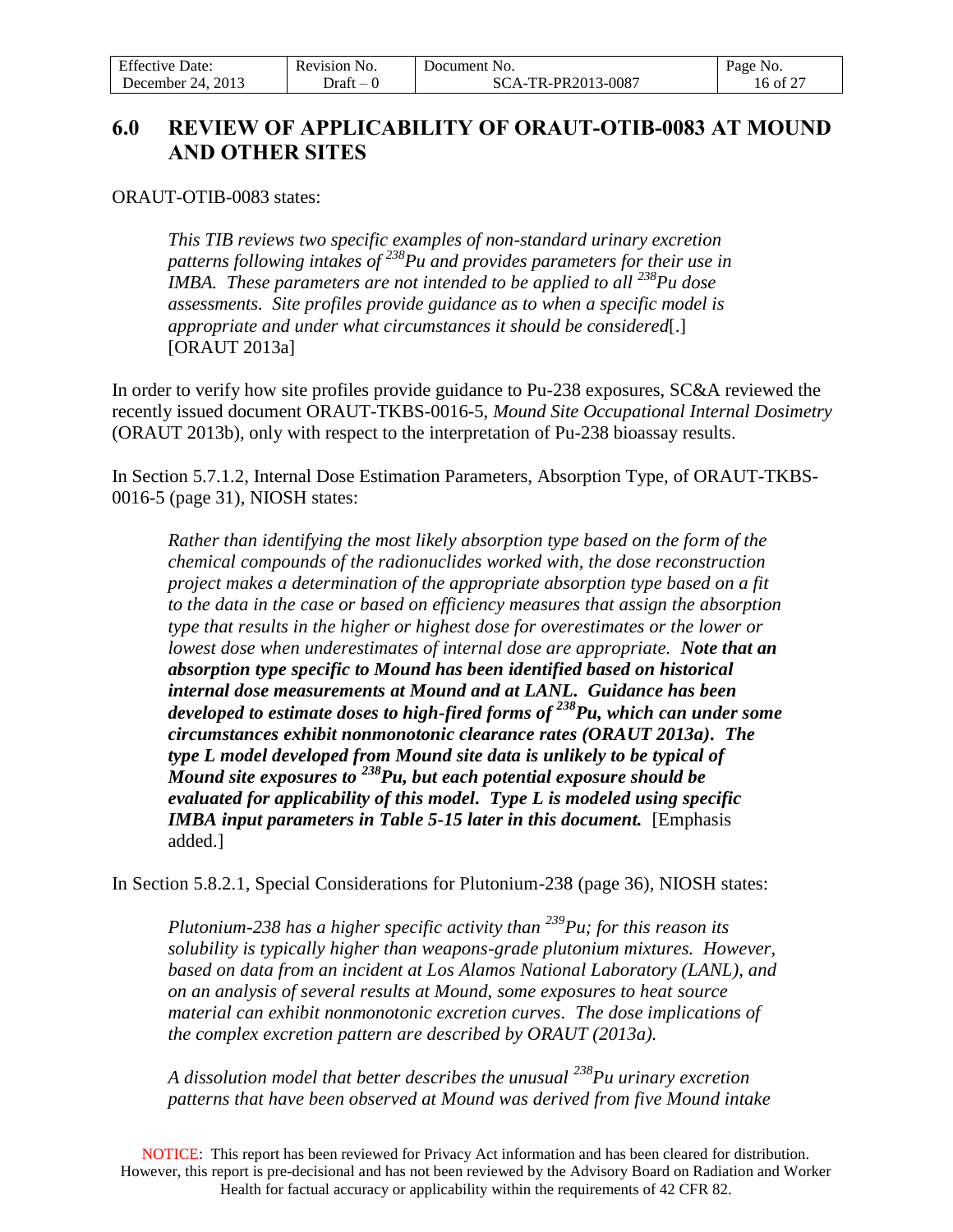| $F^{\alpha}$<br>Date:<br>Effective | Revision<br>NO. | Jocument<br>N <sub>O</sub>          | Page<br>NO.                  |
|------------------------------------|-----------------|-------------------------------------|------------------------------|
| 2013<br>24.<br>Jecember            | Jraft           | $3 - 0087$<br>ົາ013-ເ.<br>DD'<br>'N | $c \wedge r$<br>$\cdot$ of 2 |

*cases reported by Guilmette, Griffith, and Hickman (1995),<sup>1</sup> and described in ORAUT (2013a). The Mound-specific dissolution type is called type L to distinguish it from type J, a LANL-specific model. The type L dissolution model uses custom dissolution functions within the framework of the standard ICRP Publication 66 respiratory tract model (*[ICRP 1994]*). The use of such custom dissolution functions is the approach recommended by the ICRP and allows the models to be implemented in IMBA.*

*There are certain intake scenarios for which the assumption of standard types M and S plutonium gives higher organ dose estimates than the assumption of type L plutonium, and there are scenarios where the assumption of type L plutonium gives higher dose estimates. The dissolution types that give the highest organ doses for typical dose reconstruction scenarios are identified in Tables 5-13 and 5-14. For Table 5-13, the urine sample is assumed to be collected at the end of the listed chronic intake period.*

Tables 5-13 and 5-14 from ORAUT-TKBS-0016-5 (ORAUT 2013b) reproduce Tables 2-1 and 2-2 from ORAUT-OTIB-0083 (ORAUT 2013a).

*The overall conclusion is that standard plutonium dissolution types (M and S) should be assumed for cases where urine samples are collected more than two weeks after an acute intake and for chronic intakes in excess of three months in duration. Under these conditions types M and S will give the highest organ doses for all organs (i.e., type M or S plutonium is limiting). The type L dissolution type should be used for cases that do not meet these criteria. Therefore, in practice, type L should be added to the evaluation regimen and applied in the same fashion as types M and S, selecting whichever gives the largest dose for the particular case.*

Thus, at least in relation to Mound Site, Type L is the **only dissolution** type to be added to the estimation of doses and intakes, and Tables 2-1 and 2-2 are recommended to select the largest dose in each scenario.

With regard to other sites there is also the question of whether that site's Pu-238 material behaves like Type L or is a different type altogether. If it is Type L, then OTIB-0083 could be used (either with limitations on when and where or for all Pu-238 exposures). But if the site's Pu does not behave like Type L (or M, or S), then OTIB-0083 cannot be used, and a sitespecific OTIB would be required to address the site-specific Pu-238 material type. In this case, it is not clear if the methods shown in this OTIB should be applied to build similar tables of limiting dissolution types.

FINDING #10: There is no guidance in either TKBS-0016-5, Rev. 2, or OTIB-0083 on which areas of Mound and in which time period Tables 2-1 and 2-2 should be used. The lack of such guidance implies that the tables should be used at all areas and at all times to interpret Mound

NOTICE: This report has been reviewed for Privacy Act information and has been cleared for distribution. However, this report is pre-decisional and has not been reviewed by the Advisory Board on Radiation and Worker Health for factual accuracy or applicability within the requirements of 42 CFR 82.

 $\overline{a}$  $1$  SC&A believes this to be an erroneous, or at least, an incomplete, reference. NIOSH may wish to confirm.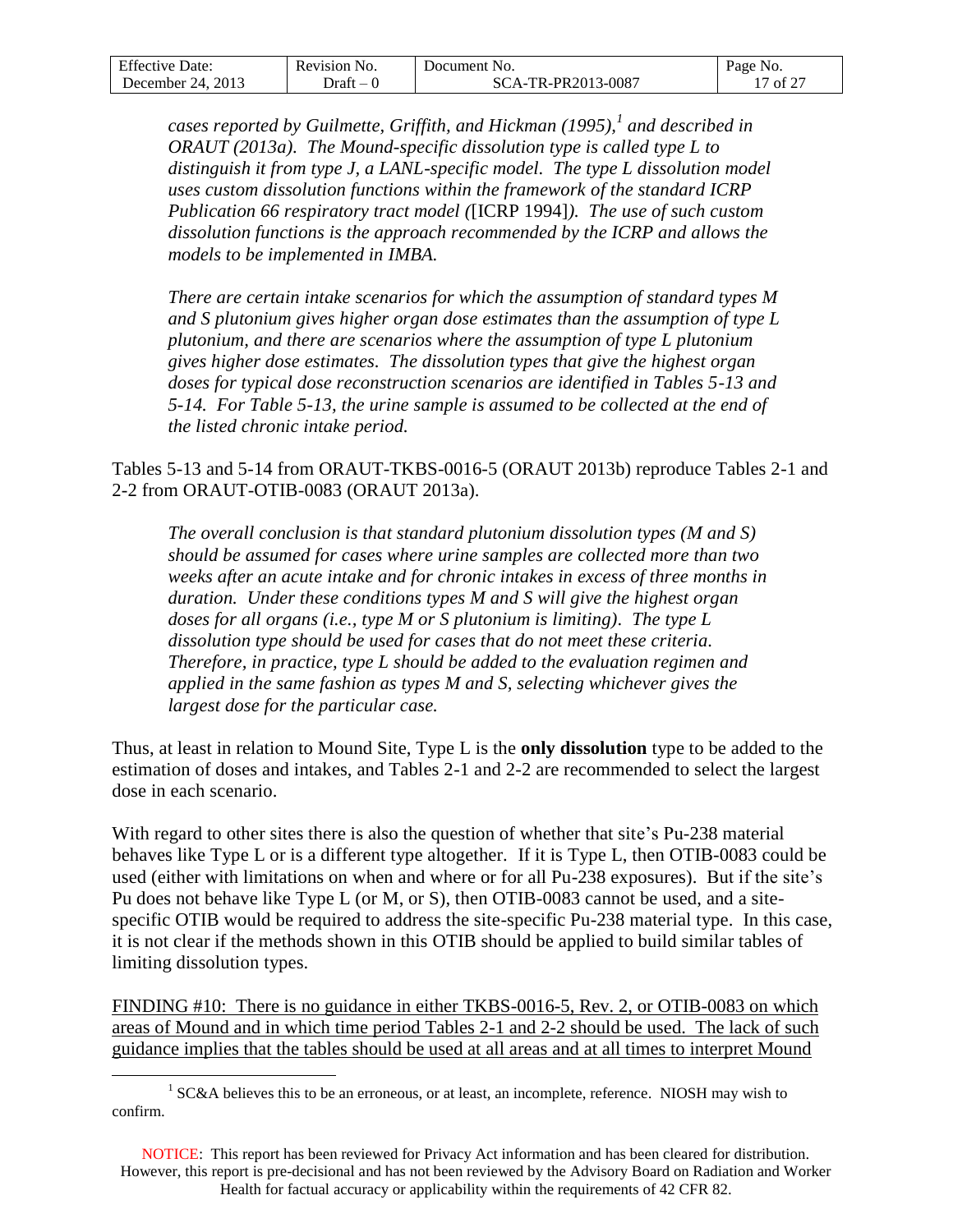| $F^{\alpha}$<br>Jate:<br>Effective. | Revision<br>N <sub>O</sub>        | NO.<br>Document               | Page<br>NO.                |
|-------------------------------------|-----------------------------------|-------------------------------|----------------------------|
| 2013<br>24<br>December              | Jraft<br>$\overline{\phantom{a}}$ | $3 - 0087$<br><b>R-PR2013</b> | of $2^{\tau}$<br>' റ<br>ıο |

Pu-238 bioassay results. If this is not NIOSH's intent, then either TKBS-0016-5, Rev. 2, or OTIB-0083 should be modified to specify where and when Tables 2-1 and 2-2 should be used.

FINDING #11: For sites other than Mound where non-monotonic lung dissolution of Pu-238 material is observed, there is no assurance that the Pu-238 material at that site will correspond Mound's Type L PU-238 lung dissolution pattern. There is no information in OTIB-0083 on how to deal with exposures to Pu-238 material that present lung dissolution parameters different from Types M, S, and L. Thus, the usefulness of OTIB-0083 to sites other than Mound is questionable.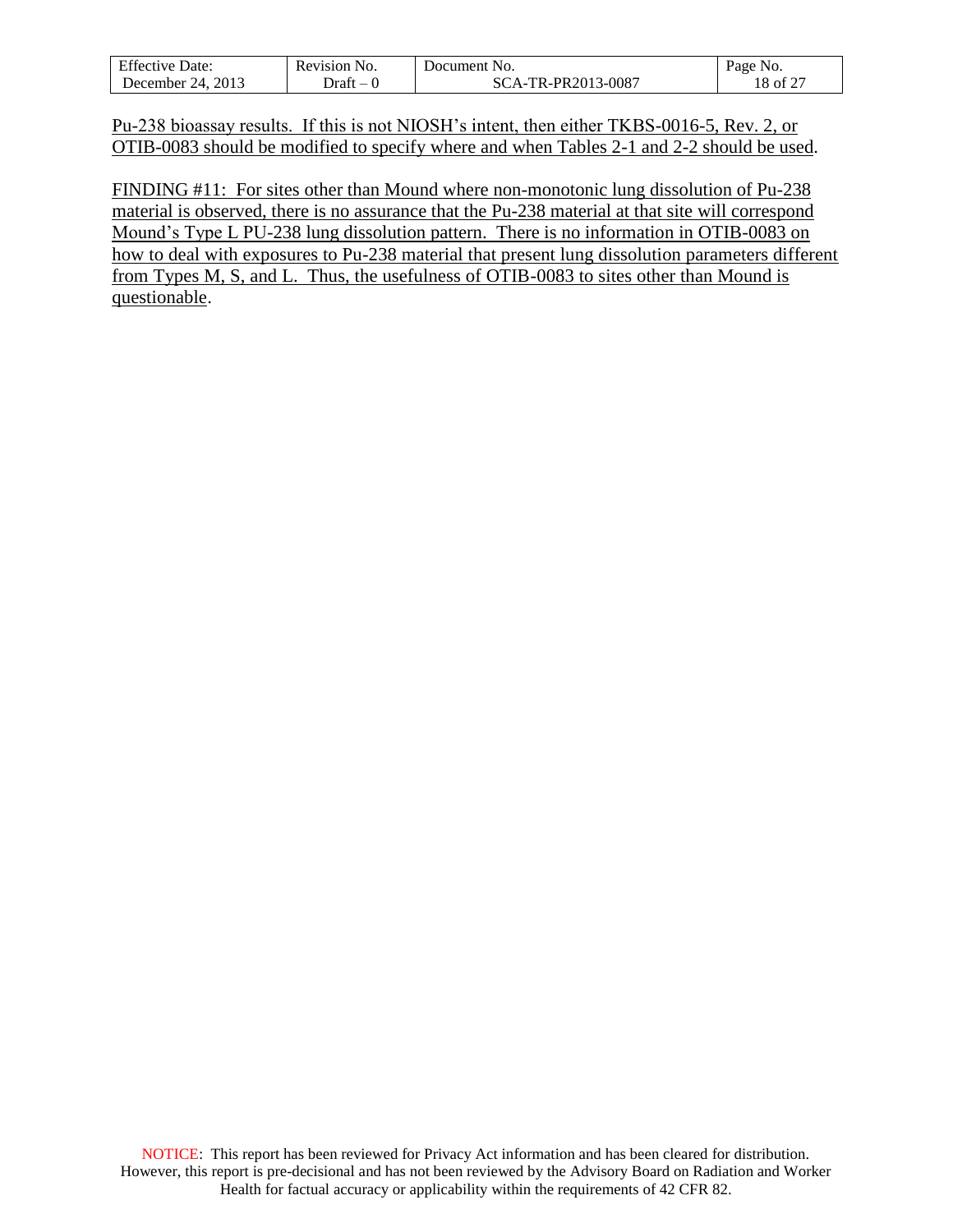| $\Gamma$ $\alpha$<br>Date:<br>Effective | Revision<br>NO. | Document<br>NO.                     | Page<br>N <sub>O</sub>                            |
|-----------------------------------------|-----------------|-------------------------------------|---------------------------------------------------|
| 2013<br>. Jecember<br>$\prime\Delta$    | ⊃rat†           | 3-0087<br>-PR2013-<br>''R-F<br>$-1$ | $\sim$ $\sim$ $\sim$<br>$\cdot$ of $\mathbb{Z}$ . |

## <span id="page-18-0"></span>**7.0 GENERAL COMMENTS**

ORAUT-OTIB-0083 (ORAUT 2013a) is difficult to follow and understand. The sections do not follow a natural order. For example, in Section 1.2, Type J and Type L Pu-238 are introduced without the reader knowing their meaning. Type J and Type L are not standard denominations used by ICRP or other known organization. The Type J and Type L denominations were introduced by NIOSH. The ICRP does not recognize other solubility types besides Types F, M, and S, although recognizing the lung parameters may be modified (ICRP 2000). The explanation on lung dynamics and how lung parameters were modified to account for the Pu-238 non-monotonic excretion of workers involved in two specific incidents, one at LANL and the other at Mound, is only given in Section 4.0. Thus, it is not possible for the reader to follow Section 1.2 "Overview" without a previous introduction to what NIOSH means by the terminology Type J and Type L.

 The same problem is detected in Sections 2 and 3. The intake retention fraction and the doses to organs are shown in several tables, without explanations as to how they were derived. This explanation is only given in Section 4, when the lung parameters for the NIOSH's Type J and NIOSH's Type L Pu-238 compounds are shown in Table 4-1.

FINDING #12: ORAUT-OTIB-0083 (ORAUT 2013a) is difficult to follow and understand. The sections do not follow a natural order. NIOSH's Type J and NIOSH's Type L Pu-238 compounds are only introduced in Section 4, although they are used in Sections 1, 2, and 3.

ORAUT-OTIB-0083 is essentially the same document as the white paper, *Modeling Intakes of Pu-238 at Mound* (LaBone and Brackett 2009). This white paper was developed following discussions on special dissolution rates of Pu-238 applicable to Mound at various work group and technical meetings (ABRWH 2008a; ABRWH 2008b; ABRWH 2008c; ABRWH 2009a; technical conference call on June 19, 2009; ABRWH 2010a; and ABRWH 2010b), and by the exchange of several white papers and written responses by SC&A (SC&A 2008; SC&A 2009a; SC&A 2009b; SC&A 2009c) and NIOSH (LaBone and Bracket 2008; LaBone and Bracket 2009; LaBone 2009; NIOSH 2009).

ORAUT-OTIB-0083 (ORAUT 2013a) is written in a format that only those that followed all the discussions that preceded the NIOSH's white paper *Modeling Intakes of Pu-238 at Mound*  (LaBone and Brackett 2009) can understand. On the other hand, NIOSH does not discuss the main SC&A criticisms of the original white paper; NIOSH Type L Pu-238 does not adequately describe the behavior of all non-monotonic material handled at Mound, and Type L is not an adequate bounding model for non-monotonic material at Mound. SC&A has shown the existence of other clearly non-monotonic urinary Pu-238 patterns at Mound, in addition to the incident considered by NIOSH. NIOSH does not discuss their commitment to further research the bioassay and incident data available for Mound workers to identify the existence of other non-monotonic Pu-238 materials at mound, as stated in their September 2009 document (NIOSH 2009).

FINDING #13: ORAUT-OTIB-0083 (ORAUT 2013a) is essentially the same document as the white paper, *Modeling Intakes of Pu-238 at Mound* (LaBone and Brackett 2009). ORAUT-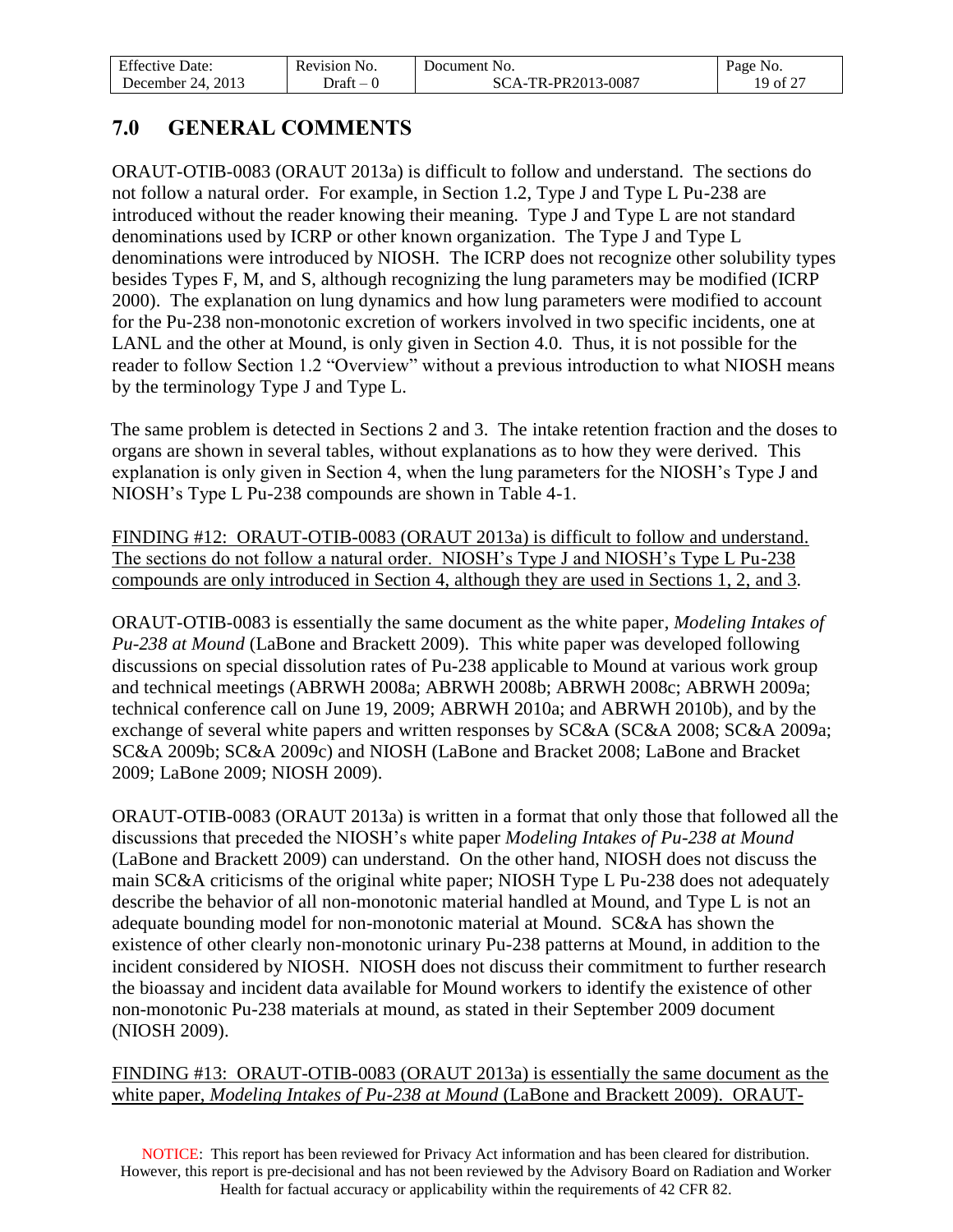| $F^{\alpha}$            | No.      | Document                                                     | Page                                        |
|-------------------------|----------|--------------------------------------------------------------|---------------------------------------------|
| Effective Date:         | Revision | N0.                                                          | NO.                                         |
| 2013<br>24.<br>December | - Jraft  | $3 - 0087$<br>TR-PR2013-<br>$^{\circ}$ $\Delta$ $\mathbf{=}$ | $\sim$ $\sim$ $\sim$<br>$20$ of $2^{\circ}$ |

OTIB-0083 is only clear for those that participated in discussions regarding Pu-238 exposures at Mound.

FINDING #14: ORAUT-OTIB-0083 (ORAUT 2013a) does not discuss the existence of other non-monotonic forms of Pu-238 at Mound, nor present any research done to prove Type L is the only appropriate form of Pu-238 to be included in the calculation of the limiting dissolution type.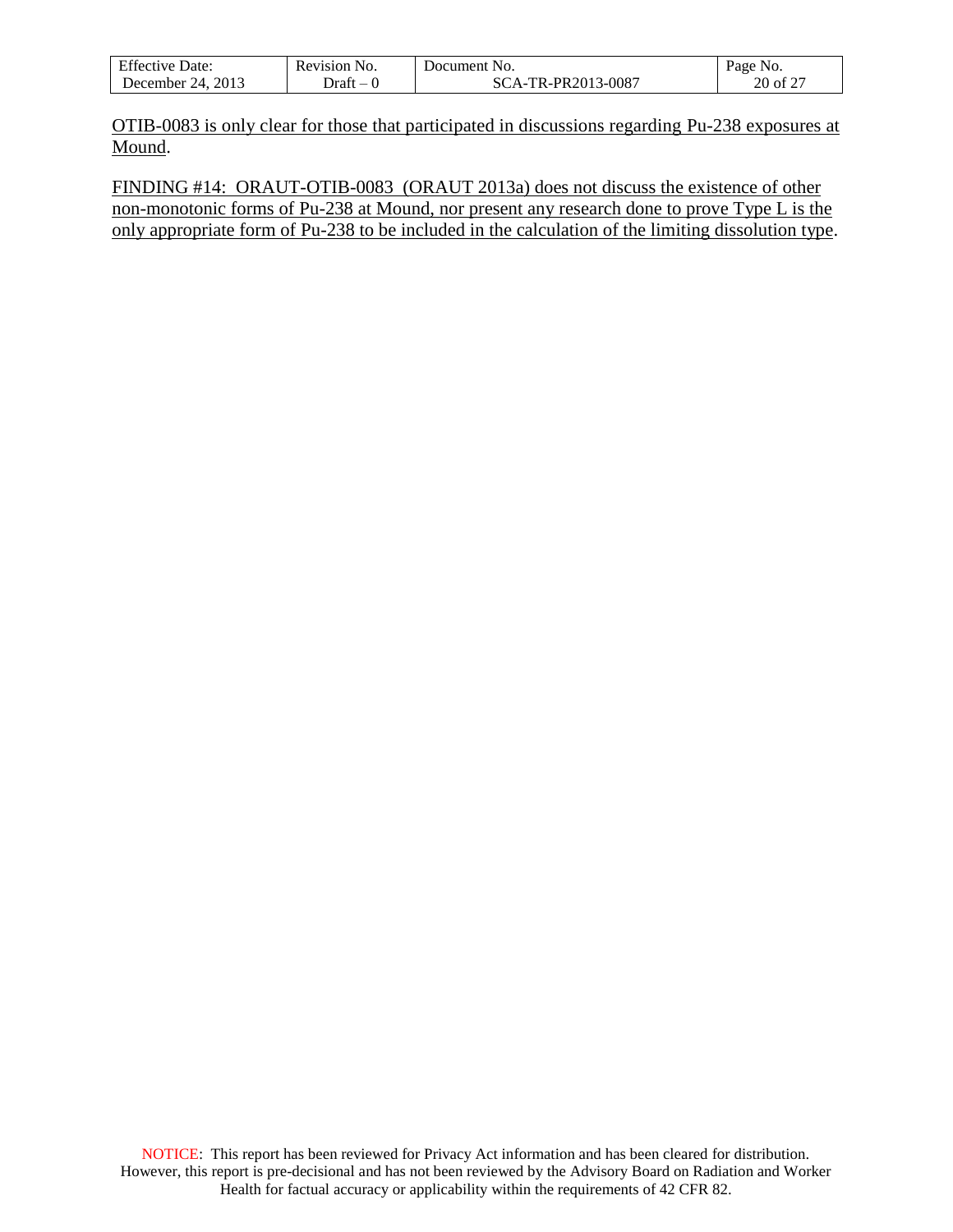| $F^{\alpha}$<br>Jate:<br>tive.<br>-ttect    | Revision<br>NO.                   | 'Jocument No. | Page<br>NO. |
|---------------------------------------------|-----------------------------------|---------------|-------------|
| 2013<br>$^{\prime}$ $^{\prime}$<br>Jecember | Jraft<br>$\overline{\phantom{a}}$ | R-PR2013-0087 | r o o<br>ΩŤ |

### <span id="page-20-0"></span>**8.0 SUMMARY OF FINDINGS**

FINDING #1: The applicability and target audience of ORAUT-OTIB-0083 is not well defined.

FINDING #2: NIOSH did not demonstrate that Type J plutonium is a material that would be rarely encountered in the workplace.

FINDING #3: NIOSH does not explain why Type L was chosen to evaluate the doses for certain scenarios, as exemplified in Tables 2-1 and 2-2. Type L was derived based on a singular incident that occurred at Mound in 1960.

FINDING #4: NIOSH did not demonstrate that Type L was commonly found in the workplace at Mound or at any other places.

FINDING #5: NIOSH did not demonstrate that exposures at Mound to Pu-238 that show nonmonotonic absorption from the lungs, may be well characterized by Type L Pu-238, at all times and at all areas.

FINDING #6: NIOSH does not state whether the technical calculations to derive the limiting dissolution types should stand as examples of similar calculations to be performed in other facilities besides Mound.

FINDING #7: NIOSH does not compare organ doses from acute intakes of Type L Pu-238 with chronic intakes of Types M and S Pu-238 materials. NIOSH should discuss the limiting dissolution types for acute intakes of Type L versus chronic intakes of Type M or Type S Pu-238, as this is an important problem in dose reconstruction.

FINDING #8: In Section 4, NIOSH defines the parameters for Type L exposures at Mound, compares the dissolution curves with Type J and Type S, but does not demonstrate that Type L is typical of Mound exposures.

FINDING #9: The purpose of Section 4 is not well defined, in relation to other exposures to Pu-238 that show non-monotonic behavior at Mound and at other sites.

FINDING #10: There is no guidance in either TKBS-0016-5, Rev. 2, or OTIB-0083 on which areas of Mound and in which time period Tables 2-1 and 2-2 should be used. The lack of such guidance implies that the tables should be used at all areas and at all times to interpret Mound Pu-238 bioassay results. If this is not NIOSH's intent, then either TKBS-0016-5, Rev. 2, or OTIB-0083 should be modified to specify where and when Tables 2-1 and 2-2 should be used.

FINDING #11: For sites other than Mound where non-monotonic lung dissolution of Pu-238 material is observed, there is no assurance that the Pu-238 material at that site will correspond Mound's Type L PU-238 lung dissolution pattern. There is no information in OTIB-0083 on how to deal with exposures to Pu-238 material that present lung dissolution parameters different from Types M, S, and L. Thus, the usefulness of OTIB-0083 to sites other than Mound is questionable.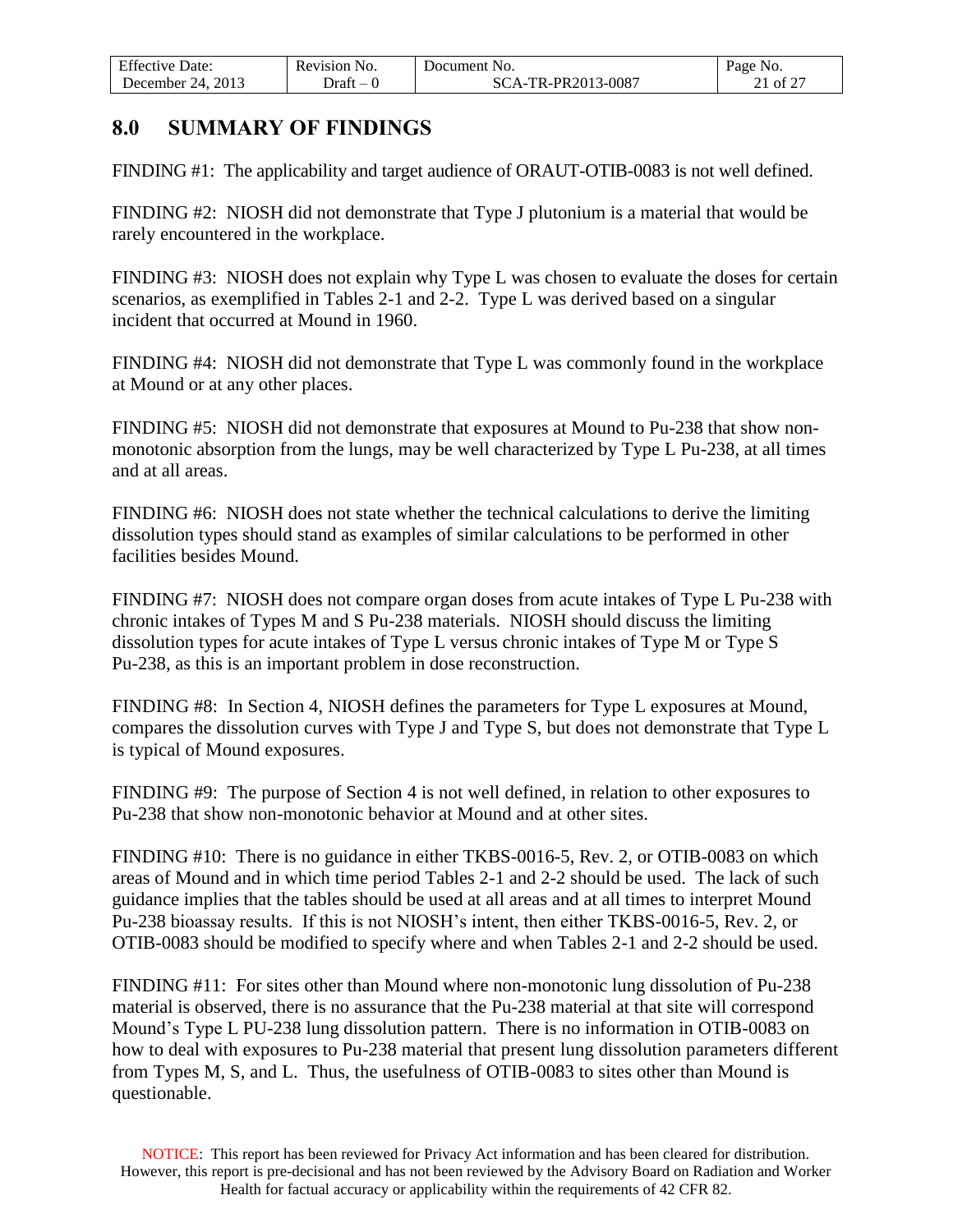| F C<br>Jate:           | N0.<br>Revision                   | Jocument<br>NO.    | Page<br>NO.                             |
|------------------------|-----------------------------------|--------------------|-----------------------------------------|
| 2013<br>14<br>December | Jraft<br>$\overline{\phantom{a}}$ | $3 - 0087$<br>.PR′ | $\sim$ $\sim$ $\sim$<br>ΩŤ<br>,,,,<br>∼ |

FINDING #12: ORAUT-OTIB-0083 (ORAUT 2013a) is difficult to follow and understand. The sections do not follow a natural order. NIOSH's Type J and NIOSH's Type L Pu-238 compounds are only introduced in Section 4, although they are used in Sections 1, 2, and 3.

FINDING #13: ORAUT-OTIB-0083 (ORAUT 2013a) is essentially the same document as the white paper, *Modeling Intakes of Pu-238 at Mound* (LaBone and Brackett 2009). ORAUT-OTIB-0083 is only clear for those that participated in discussions regarding Pu-238 exposures at Mound.

FINDING #14: ORAUT-OTIB-0083 (ORAUT 2013a) does not discuss the existence of other non-monotonic forms of Pu-238 at Mound, nor present any research done to prove Type L is the only appropriate form of Pu-238 to be included in the calculation of the limiting dissolution type.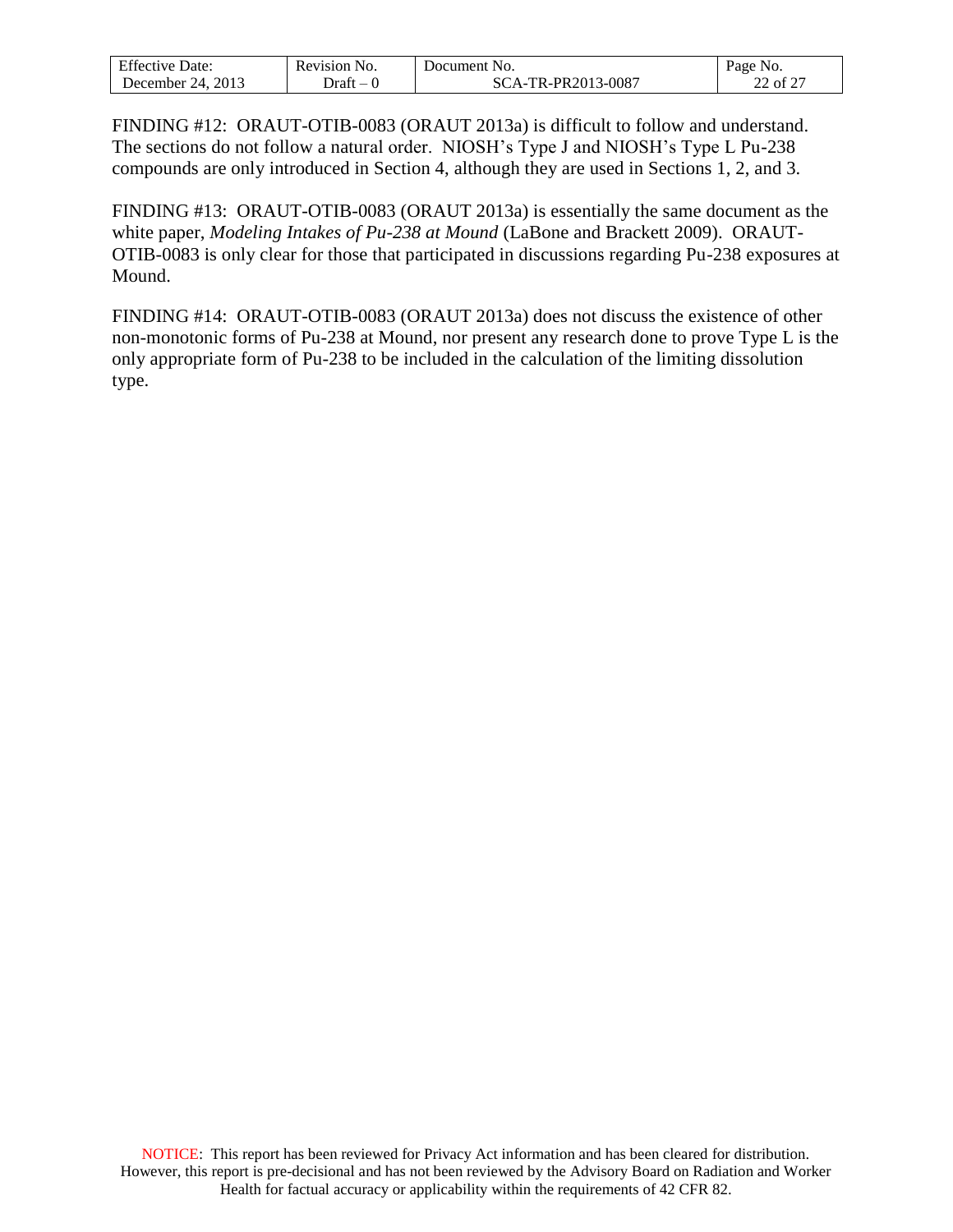| <b>Effective Date:</b>    | Revision<br>NO. | Document No.                  | Page<br>N <sub>0</sub> .              |
|---------------------------|-----------------|-------------------------------|---------------------------------------|
| 2013<br>. Jecember<br>74. | - Jraft         | -TR-PR2013-0087<br>$\Delta$ - | $\sim$ $\sim$ $\sim$<br>of $2$<br>د،∠ |

### <span id="page-22-0"></span>**9.0 PROCEDURE CHECKLIST**

SC&A also reviewed ORAUT-OTIB-0083, Rev. 0 (ORAUT 2013a), in accordance with its procedure, *A Protocol for the Review of Procedures and Methods Employed by NIOSH for Dose Reconstruction* (SC&A 2004). The following table is taken from that procedure. Since the table has general applicability, not all of its items are germane to the review of the OTIB.

| No.                | <b>Description of Objective</b>                                                                                                                                               | <b>Rating</b><br>$1 - 5*$ | <b>Comments</b>                        |  |  |  |
|--------------------|-------------------------------------------------------------------------------------------------------------------------------------------------------------------------------|---------------------------|----------------------------------------|--|--|--|
| 1.0                | Determine the degree to which procedures support a process that is expeditious and timely<br>for dose reconstruction                                                          |                           |                                        |  |  |  |
| 1.1                | Is the procedure written in a style that is clear and unambiguous?                                                                                                            | $\overline{2}$            |                                        |  |  |  |
| 1.2                | Is the procedure written in a manner that presents the data in a<br>logical sequence?                                                                                         | $\overline{2}$            |                                        |  |  |  |
| 1.3                | Is the procedure complete in terms of required data (i.e., does not<br>reference other sources that are needed for additional data)?                                          | $\overline{2}$            |                                        |  |  |  |
| 1.4                | Is the procedure consistent with all other procedures that are part<br>of the hierarchy of procedures employed by NIOSH for dose<br>reconstruction?                           | N/A                       |                                        |  |  |  |
| 1.5                | Is the procedure sufficiently prescriptive in order to minimize the<br>need for subjective decisions and data interpretation?                                                 | $\overline{2}$            |                                        |  |  |  |
| 2.0                | Determine whether the procedure provides adequate guidance to be efficient in instances<br>where a more detailed approach to dose reconstruction would not affect the outcome |                           |                                        |  |  |  |
| 2.1                | Does the procedure provide adequate guidance for identifying a<br>potentially high probability of causation as part of an initial dose<br>evaluation of a claim?              | N/A                       | Not the intention<br>of the procedure. |  |  |  |
| 2.2                | Conversely, for claims with suspected cumulative low doses, does<br>the procedure provide clear guidance in defining worst-case<br>assumptions?                               | N/A                       | Not the intention<br>of the procedure. |  |  |  |
| 3.0                | Assess the extent to which procedures account for all potential exposures and ensure that<br>resultant doses are complete and based on adequate data                          |                           |                                        |  |  |  |
| 3.1                | Assess quality of data collected via interviews:                                                                                                                              | N/A                       |                                        |  |  |  |
| 3.1.1              | Is scope of information sufficiently comprehensive?                                                                                                                           | N/A                       |                                        |  |  |  |
| 3.1.2              | Is the interview process sufficiently flexible to permit unforeseen<br>lines of inquiry?                                                                                      | N/A                       |                                        |  |  |  |
| 3.1.3              | Does the interview process demonstrate objectivity, and is it free<br>of bias?                                                                                                | N/A                       |                                        |  |  |  |
| 3.1.4              | Is the interview process sensitive to the claimant?                                                                                                                           | N/A                       |                                        |  |  |  |
| $\overline{3.1.5}$ | Does the interview process protect information as required under<br>the Privacy Act?                                                                                          | N/A                       |                                        |  |  |  |
| 3.2                | Adequacy and use of site specific data pertaining to:                                                                                                                         | N/A                       |                                        |  |  |  |
| 3.2.1              | Personal dosimeters (e.g., film, TLD, PICs)                                                                                                                                   | N/A                       |                                        |  |  |  |
| 3.2.2              | In-vivo/in-vitro bioassays                                                                                                                                                    | N/A                       |                                        |  |  |  |
| 3.2.3              | Missing dosimetry data                                                                                                                                                        | N/A                       |                                        |  |  |  |
| 3.2.4              | Unmonitored periods of exposure                                                                                                                                               | N/A                       |                                        |  |  |  |

#### **Table 1. Procedure Review Outline/Checklist**

NOTICE: This report has been reviewed for Privacy Act information and has been cleared for distribution. However, this report is pre-decisional and has not been reviewed by the Advisory Board on Radiation and Worker Health for factual accuracy or applicability within the requirements of 42 CFR 82.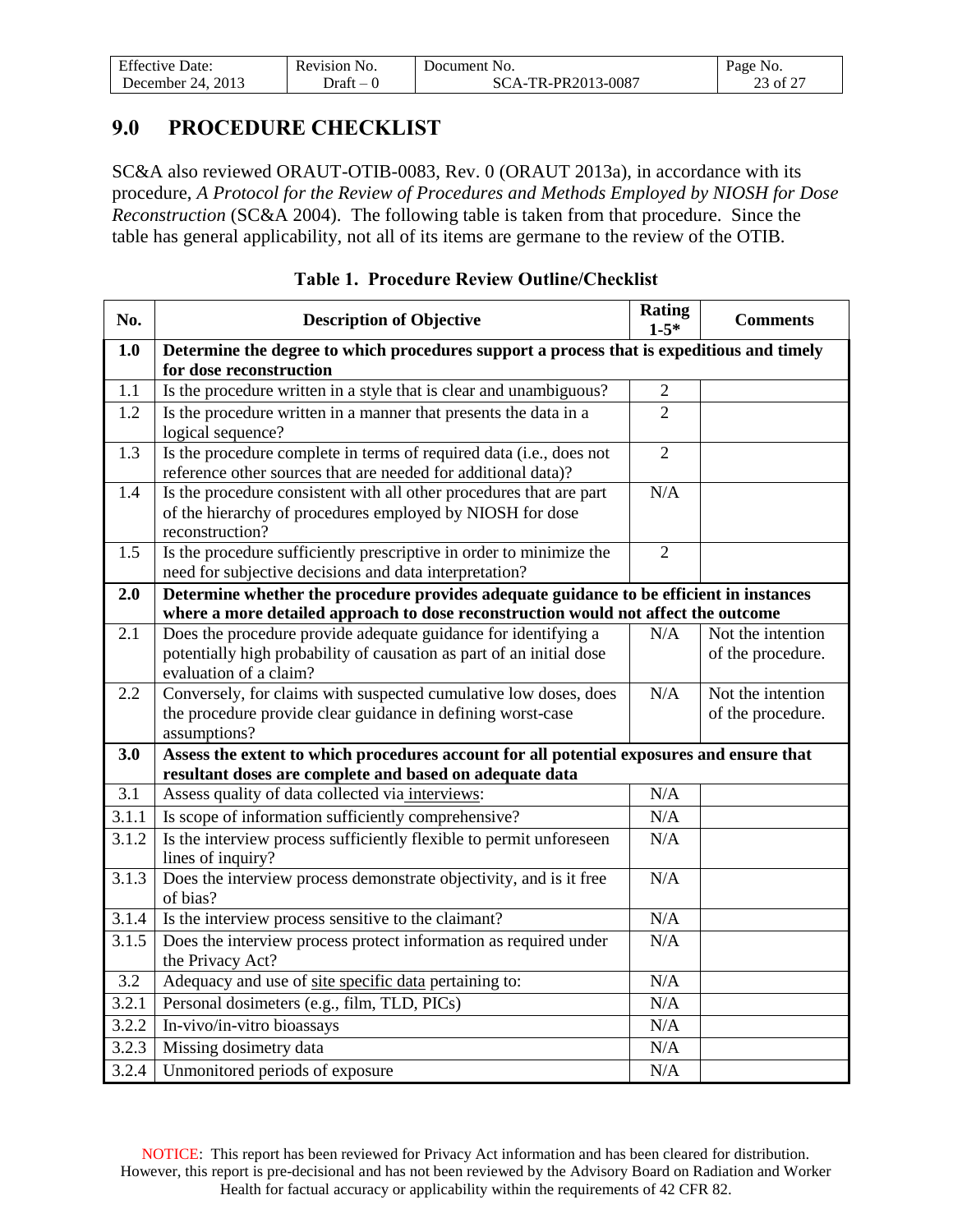| $F^{\alpha}$              | NO.      | Jocument          | NO.  |
|---------------------------|----------|-------------------|------|
| Effective Date:           | Revision | * No.             | Page |
| 2013<br>24.<br>December ، | - Draft  | A-TR-PR2013-0087: | ΟĪ   |

| <b>Table 1. Procedure Review Outline/Checklist</b> |
|----------------------------------------------------|
|----------------------------------------------------|

| No. | <b>Description of Objective</b>                                                                |                | <b>Comments</b> |  |  |  |
|-----|------------------------------------------------------------------------------------------------|----------------|-----------------|--|--|--|
| 4.0 | Assess procedure for providing a consistent approach to dose reconstruction regardless of      |                |                 |  |  |  |
|     | claimant's exposures by time and employment locations                                          |                |                 |  |  |  |
| 4.1 | Does the procedure support a prescriptive approach to dose                                     | $\overline{2}$ |                 |  |  |  |
|     | reconstruction?                                                                                |                |                 |  |  |  |
| 4.2 | Does the procedure adhere to the hierarchical process as defined                               | NA             |                 |  |  |  |
|     | in 42 CFR 82.2?                                                                                |                |                 |  |  |  |
| 5.0 | Evaluate procedure with regard to fairness and giving the benefit of the doubt to the          |                |                 |  |  |  |
|     | claimant                                                                                       |                |                 |  |  |  |
| 5.1 | Is the procedure claimant favorable in instances of missing data?                              | <b>NA</b>      |                 |  |  |  |
| 5.2 | Is the procedure claimant favorable in instances of unknown                                    | $\overline{2}$ |                 |  |  |  |
|     | parameters affecting dose estimates?                                                           |                |                 |  |  |  |
| 5.3 | Is the procedure claimant favorable in instances where claimant                                | <b>NA</b>      |                 |  |  |  |
|     | was not monitored?                                                                             |                |                 |  |  |  |
| 6.0 | Evaluate procedure for its ability to adequately account for the uncertainty of dose estimates |                |                 |  |  |  |
| 6.1 | Does the procedure provide adequate guidance for selecting the                                 | N/A            |                 |  |  |  |
|     | types of probability distributions (i.e., normal, lognormal?)                                  |                |                 |  |  |  |
| 6.2 | Does the procedure give appropriate guidance in the use of                                     | N/A            |                 |  |  |  |
|     | random sampling in developing a final distribution?                                            |                |                 |  |  |  |
| 7.0 | Assess procedures for striking a balance between technical precision and process efficiency    |                |                 |  |  |  |
| 7.1 | Does the procedure require levels of detail that can reasonably be                             | 2              |                 |  |  |  |
|     | accounted for by the dose reconstructor?                                                       |                |                 |  |  |  |
| 7.2 | Does the procedure avoid levels of detail that have only limited                               | NA             |                 |  |  |  |
|     | significance to the final dose estimate and its POC?                                           |                |                 |  |  |  |
| 7.3 | Does the procedure employ scientifically valid protocols for                                   | $\overline{4}$ |                 |  |  |  |
|     | reconstructing doses?                                                                          |                |                 |  |  |  |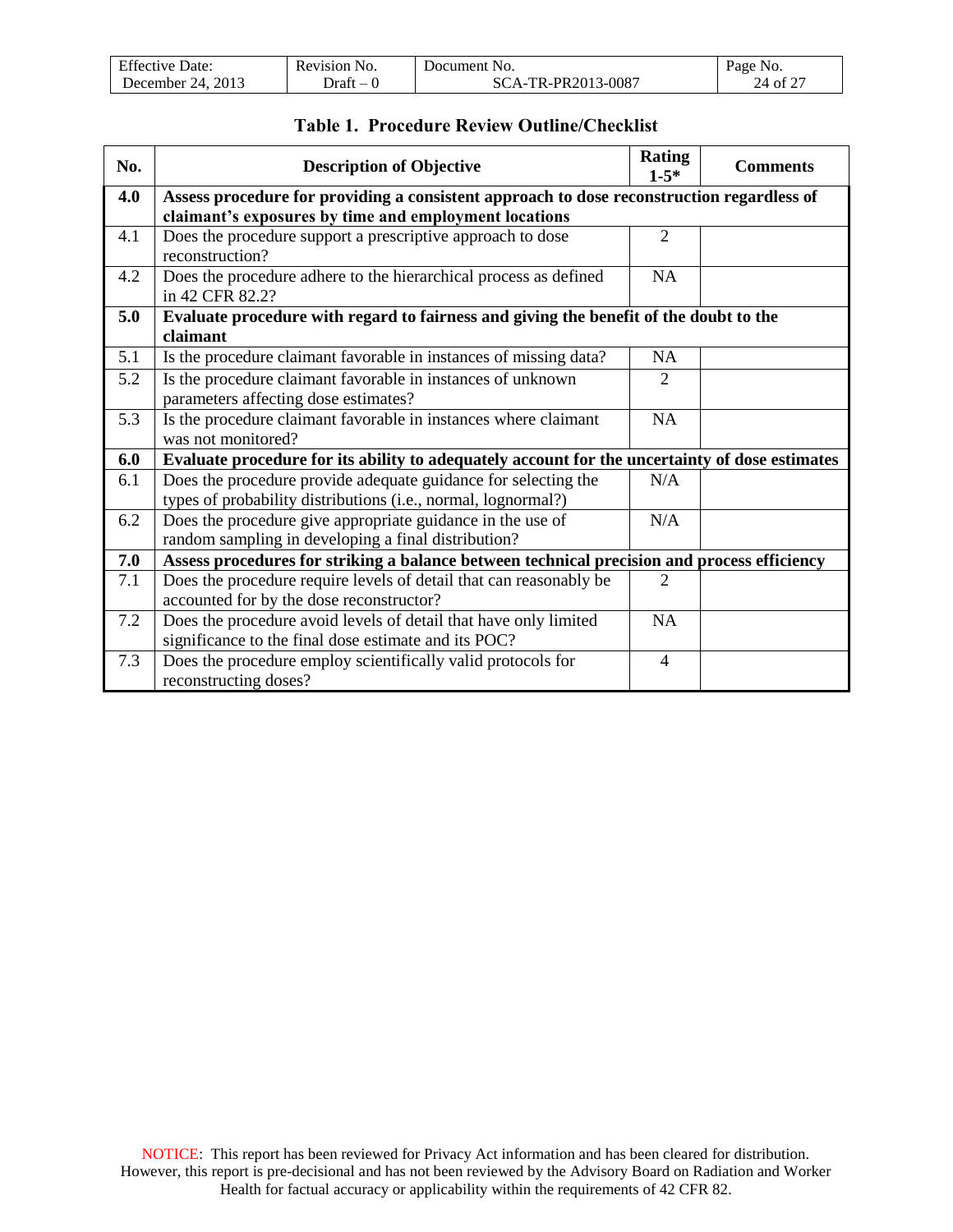| $F^{\alpha}$              | NO.      | Document          | NO.                        |
|---------------------------|----------|-------------------|----------------------------|
| Effective Date:           | Revision | * No.             | Page                       |
| 2013<br>24.<br>December ، | - Draft  | A-TR-PR2013-0087: | $\sim$ $\sim$ $\sim$<br>ΟÌ |

#### <span id="page-24-0"></span>**10.0 REFERENCES**

42 CFR 82. 2002. *Methods for Radiation Dose Reconstruction Under the Energy Employees Occupational Illness Compensation Program Act of 2000*; Final Rule, Federal Register/Vol. 67, No. 85/Thursday, May 2, 2002, p. 22314.

ABRWH 2008a. Mound, the verbatim transcript of the Working Group Meeting of the Advisory Board on Radiation and Worker Health held in Cincinnati, Ohio, on April 1, 2008.

ABRWH 2008b. Mound, the verbatim transcript of the Working Group Meeting of the Advisory Board on Radiation and Worker Health held in Cincinnati, Ohio, on July 14, 2008.

ABRWH 2008c. Mound, the verbatim transcript of the Working Group Meeting of the Advisory Board on Radiation and Worker Health held in Cincinnati, Ohio, on October 27, 2008.

ABRWH 2009a. Mound, the verbatim transcript of the Working Group Meeting of the Advisory Board on Radiation and Worker Health held in Cincinnati, Ohio, on May 28, 2009.

ABRWH 2010a. Work Group on Mound, the verbatim transcript of the Working Group Meeting of the Advisory Board on Radiation and Worker Health held in Cincinnati, Ohio, on January 6, 2010.

ABRWH 2010b. Work Group on Mound, the verbatim transcript of the Working Group Meeting of the Advisory Board on Radiation and Worker Health held in Cincinnati, Ohio, on July 27, 2010.

Guilmette, R.A., W.C. Griffith, and A.W. Hickman, 1994. "Intake Assessment for Workers Who Have Inhaled Pu-238 Aerosols," *Radiation Protection Dosimetry*, volume 53, numbers 1–4, pp. 127–131. [SRDB Ref ID: 120904]

ICRP (International Commission for Radiological Protection) 1994. *Human Respiratory Tract Model for Radiological Protection*, Publication 66, Pergamon Press, Oxford, England.

ICRP (International Commission for Radiological Protection) 1998. *Individual Monitoring for Internal Exposure of Workers*, Publication 78, Pergamon Press, Oxford, England.

ICRP (International Commission on Radiological Protection) 2000. "Supporting Guidance 3: Guide for the Application of the ICRP Human Respiratory Tract Model," Annals of the ICRP, volume 32, numbers 1–2.

James, A.C.; Filipy, R.E.; Russell, J.J.; McInroy, J.F., 2003. "USTUR Case 0259 whole body donation: A comprehensive test of the current ICRP models for the behavior of inhaled  $^{238}PuO<sub>2</sub>$ ceramic particles." ACJ & Associates, Richland, Washington. Health Phys 84:2–33.

LaBone, T., and E. Brackett, 2008. "Modeling Intakes of Ceramic Pu-238." NIOSH white paper. National Institute for Occupational Safety and Health, Cincinnati, Ohio. July 3, 2008.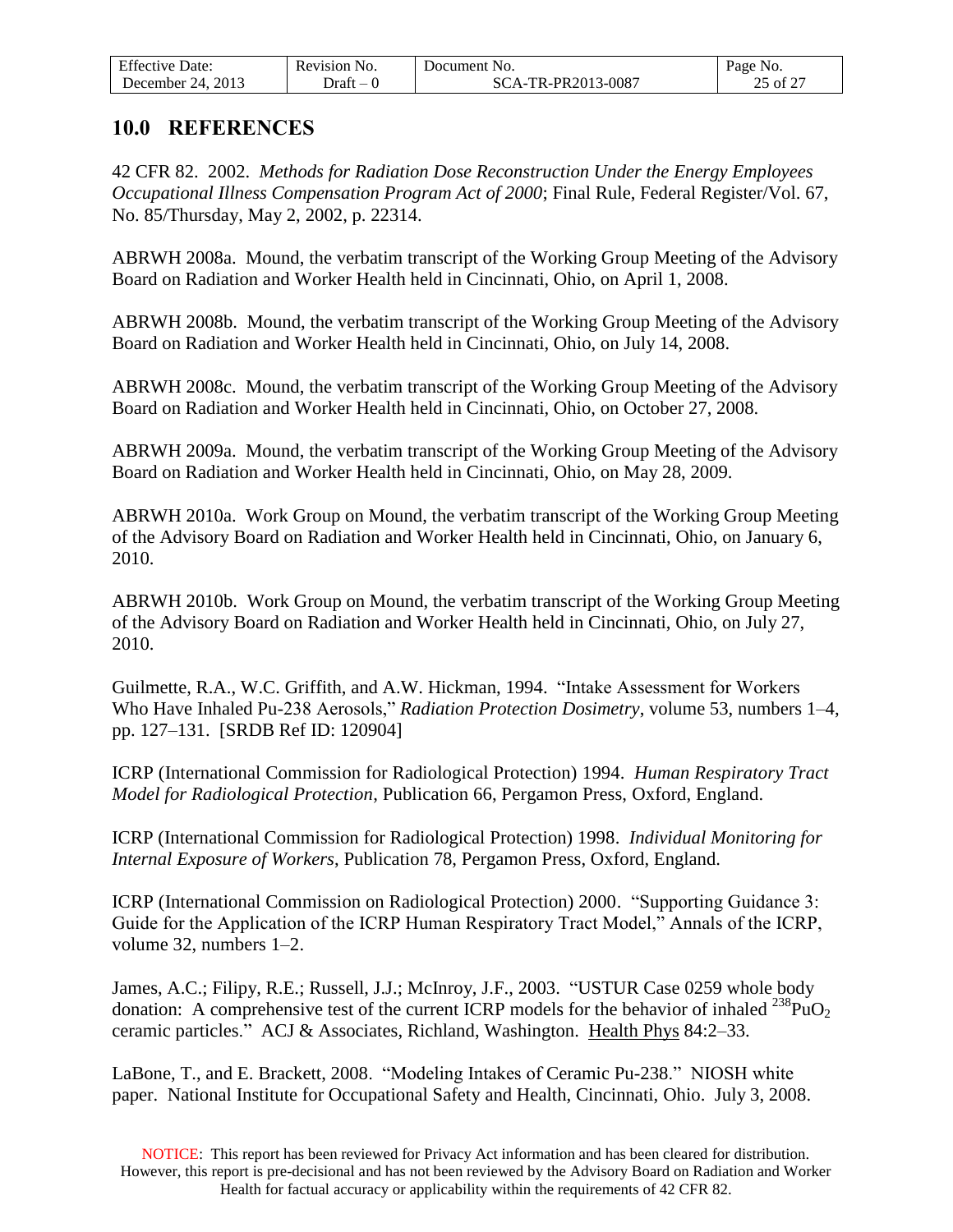| $F^{\alpha}$<br>Jate:<br>Affective : | r<br>Revision<br>NO.              | Jocument<br>N <sub>O</sub> . | N <sub>O</sub><br>Page            |
|--------------------------------------|-----------------------------------|------------------------------|-----------------------------------|
| 2013<br>14<br>Jecember               | ⊃raf†<br>$\overline{\phantom{a}}$ | -PR2013-0087<br>TR.          | $\sim$ $\sim$ $\sim$<br>ΩT<br>26. |

LaBone, T., and E. Brackett, 2009. "Modeling Intakes of Pu-238 at Mound." NIOSH white paper. National Institute for Occupational Safety and Health, Cincinnati, Ohio. January 30, 2009.

LaBone, T., 2009. "A Few Detailed Comments on SC&A White Paper Response," NIOSH white paper. National Institute for Occupational Safety and Health, Cincinnati, Ohio. May 29, 2009.

NIOSH 2009. "NIOSH Evaluation of Plutonium-238 Issues at the Mound Laboratory." NIOSH white paper. National Institute for Occupational Safety and Health, Cincinnati, Ohio. September, 2009.

Miller, G., H.F. Martz, T.T. Little, and R. Guilmette, 2002. "Bayesian Internal Dosimetry Calculations Using Markov Chain Monte Carlo," Los Alamos National Laboratory, New Mexico. Radiation Protection Dosimetry, Volume. 98, No. 2, pp.191–198. 2002.

ORAUT 2013a. *Dissolution Models for Insoluble Plutonium-238*, ORAUT-OTIB-0083, Rev. 00, Oak Ridge Associated Universities Team, Cincinnati, Ohio. April 12, 2013.

ORAUT 2013b. *Mound Site – Occupational Internal Dosimetry*, ORAUT-TKBS-0016-05, Rev. 2, Oak Ridge Associated Universities Team, Cincinnati, Ohio. April 18, 2013.

SC&A 2004. *A Protocol for the Review of Procedures and Methods Employed by NIOSH for Dose Reconstruction*, SCA-PR-Task 3, Rev. 1, Final. SC&A, Inc., McLean, Virginia. April 29, 2004.

SC&A 2008. "Response to Modeling of Intakes of Ceramic Plutonium-238 and Other High-Fired Oxides," SC&A, Inc., Vienna, Virginia, and Saliant, Inc., Jefferson, Maryland. October 17, 2008.

SC&A 2009a. "Response to Modeling of Intakes of Ceramic Plutonium-238," SC&A White Paper, Rev. 1. SC&A, Inc., Vienna, Virginia, and Saliant, Inc., Jefferson, Maryland. May 1, 2009.

SC&A 2009b. "Comparative Dose Estimates for Different Forms of Inhaled Plutonium-238," SC&A White Paper. SC&A, Inc., Vienna, Virginia, and Saliant, Inc., Jefferson, Maryland. July 6, 2009.

SC&A 2009c. SC&A Response to NIOSH's White Paper "NIOSH Evaluation of Plutonium-238 Issues at the Mound Laboratory," SC&A White Paper. SC&A, Inc., Vienna, Virginia, and Saliant, Inc., Jefferson, Maryland. September, 2009.

Sheehan, W.E., 1964. "Urinary Elimination Following Inhalation of Insoluble Plutonium Oxide," Proceedings of the 10<sup>th</sup> Annual Bioassay and Analytical Chemistry Meeting, Conference 727.